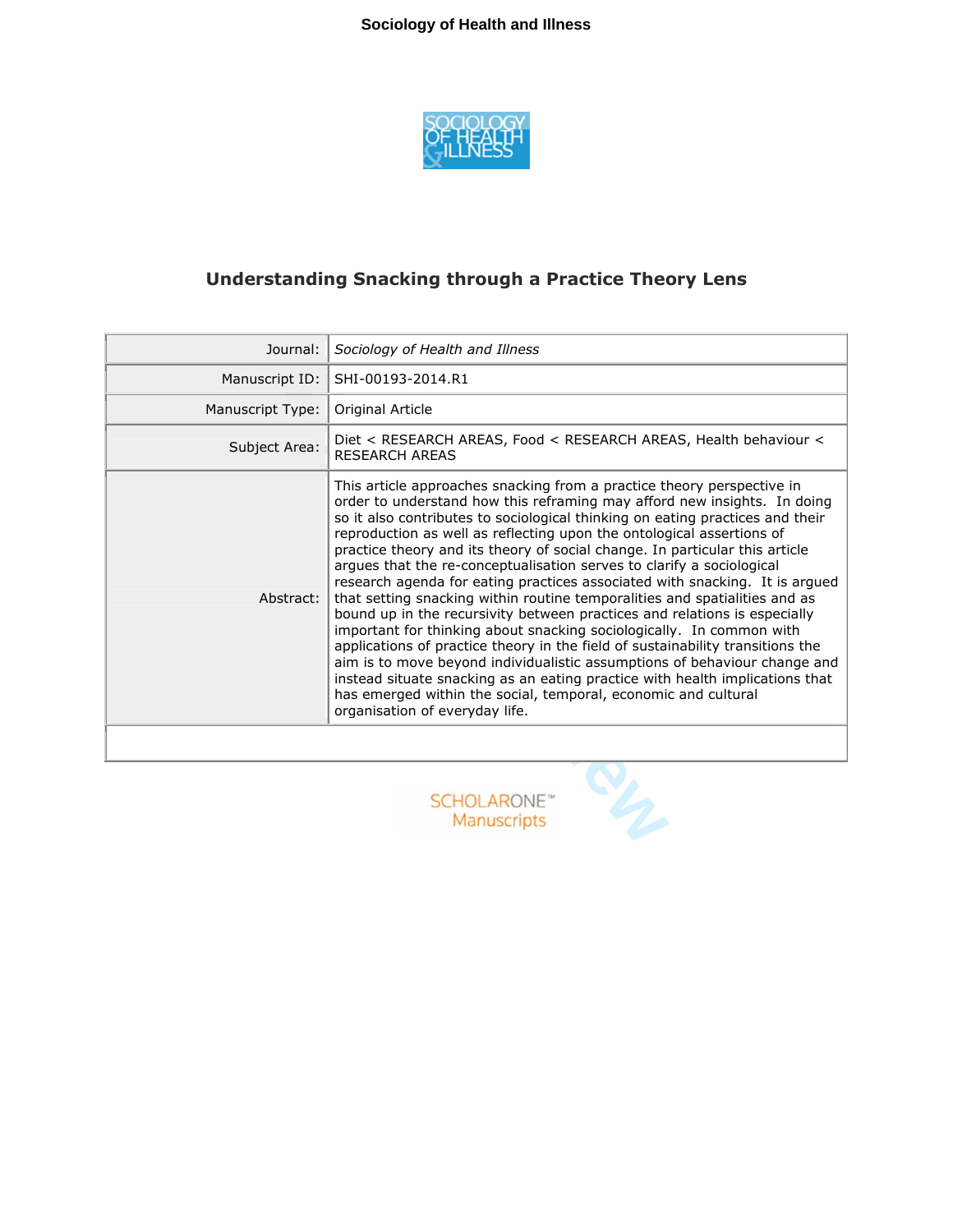# **Understanding Snacking through a Practice Theory Lens**

# **Introduction**

To 'graze' implies animalisation, a fall from the 'cives.<br>
It is difficult to speak of snacking without this bagg<br>
demics have grown in recent decades (Guthman and Du<br>
scientific and health-related literature on snacking<br> Shadowed pejoratively by meanings of unruly, infantile eating and through further associations with excess and 'junk food', the practice of snacking is a complex moralised activity to grasp. To 'graze' implies animalisation, a fall from the 'civilised' structure of bounded meal times. It is difficult to speak of snacking without this baggage. As fears over mooted obesity epidemics have grown in recent decades (Guthman and DuPuis 2006) there is now considerable scientific and health-related literature on snacking which has risen exponentially in recent decades. Eating practices in the UK are now subject to further scientific and policy scrutiny owing to their enmeshment in contemporary concerns over energy and water resources and in urgent interrelated crises of food security and climate change (Lang 2009).

The aim of this article is to take a fresh approach by thinking about snacking using the insights of practice theory. This offers an opportunity to reframe snacking and to think somewhat differently about how the practice is reproduced. Although this article takes a somewhat neutral stance on whether 'snacking' is deserving of its moralised status, practice theory does offer potentially novel modes of intervention that might improve health and other outcomes (see Blue *et. al.* 2014). However this is not the focus of this article which instead is to consider the sorts of research directions that the conceptual work of practice theory might open up in the case of snacking.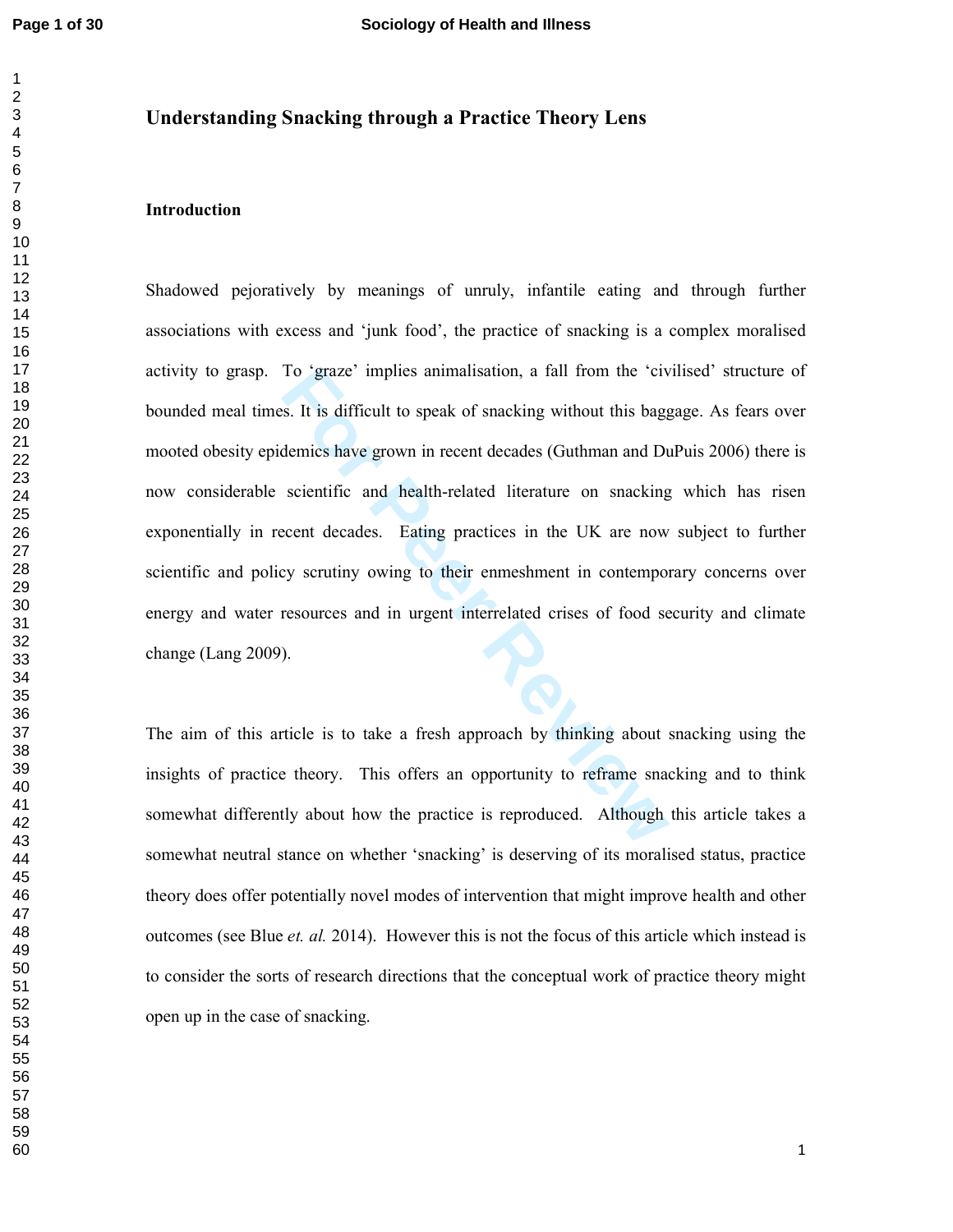practice focus on snacking is arguably timely as so<br>used the framework to better understand sustainabili<br>ir explicit attention to health practices (Blue *et. al. 2*<br>a recent special issue in this journal arguing that soci<br> The aims here are potentially fraught since the conceptual approach of practice theory could perhaps be seen as just as nebulous as the substantive focus upon snacking practices. As an approach it draws upon a rich and varied sociological and philosophical heritage. Nevertheless practice theory has recently begun to coalesce, largely in the context of European social science work upon sustainability transitions (e.g. Røpke 2009, Shove *et. al.* 2012), into a body of work that does specific ontological labour in its conceptualisation of the social and is critical of individualistic approaches in its understanding of intervention and social change. A practice focus on snacking is arguably timely as some of those same scholars who have used the framework to better understand sustainability transitions have recently turned their explicit attention to health practices (Blue *et. al.* 2014). Such work dovetails well with a recent special issue in this journal arguing that social scientists should switch frames from health behaviours to health practices (Cohn 2014; see also Delormier *et. al.* 2009). Although the special issue failed to engage with the breadth of sustainable practices literature it shares a desire to comprehend the everyday in sociological terms. Similarly, this article positions itself against research on snacking understood as an individual behaviour (e.g. Grogan, Bell & Conner 1997; Weijzen, de Graaf & Dijksterhuis 2009; Verplanken 2010), instead viewing snacking as a set of eating related practices that emerge out of the social organisation of everyday life. At the outset it is necessary to outline the main tenets of practice theory especially for how it can be used to think about food and snacking practices in particular.

#### **Practice Theory and Eating**

Treating practices rather than individuals or institutions as the primary unit of enquiry, considering how they consolidate and change is the focus of practice theory. Here I follow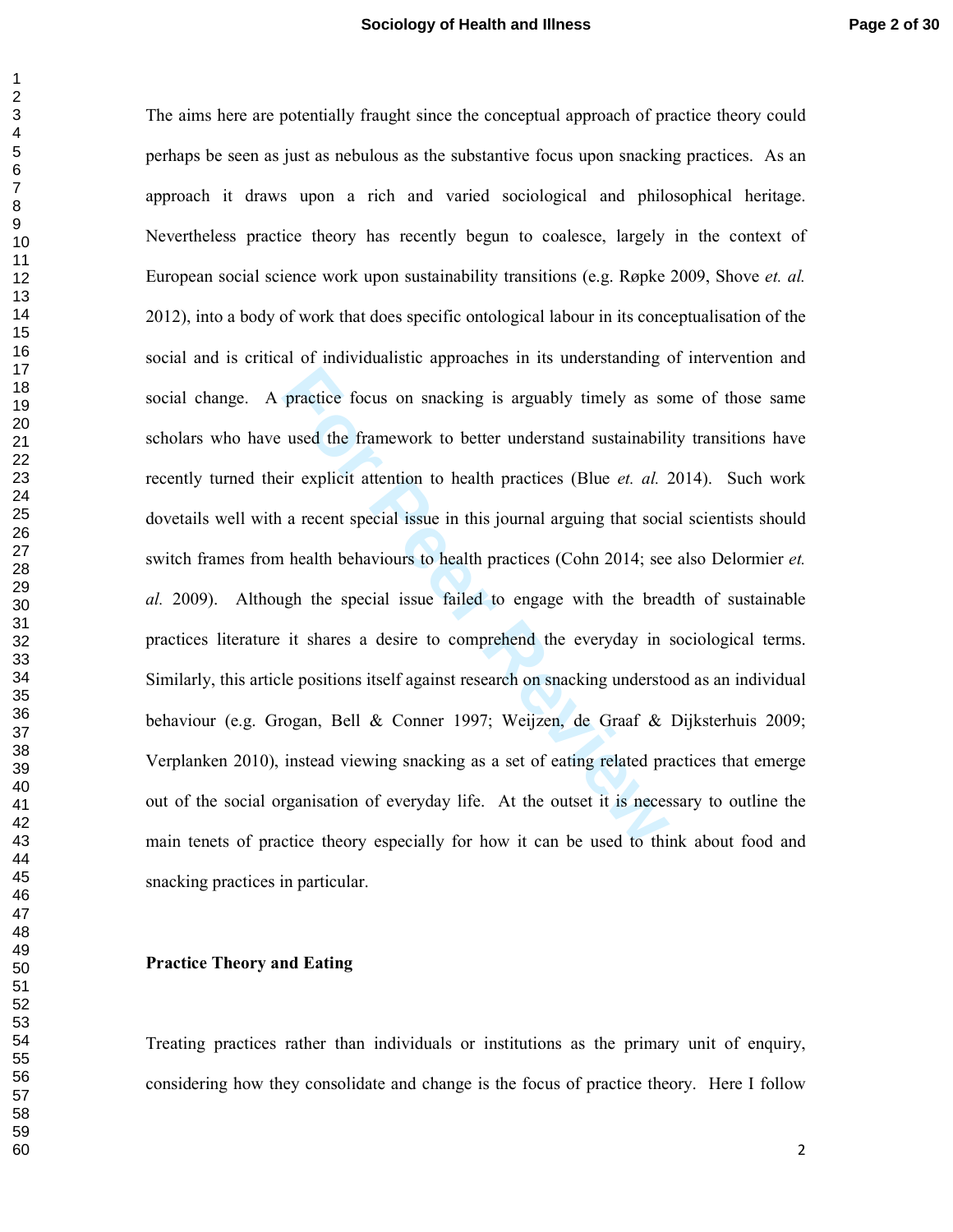#### **Page 3 of 30 Sociology of Health and Illness**

tion people are reframed as 'carriers' of practices (ibi<br>e theoretical discussion of the 'practice turn' (see Pick<br>ical ontological shift away from the individual in practi<br>s actor-network theory. Shove *et. al.* argue tha the conceptualisation by Shove *et. al.* (2012) of practices comprised of three elements – *competency*, *materiality* and *meaning*. Competency refers to skills and know-how, materiality to the broad array of objects, bodies and technologies that comprise a practice, and meanings refer to ideas, affect, aspirations, norms and symbolic meanings (ibid. p.14). This is a simplification of previous definitions (e.g. see Reckwitz 2002: 249) and perpetuates the practice theory ontological shift that elements are "qualities of a practice in which the single individual participates, not qualities of the individual" (Reckwitz 2002: 250). In this posthumanist inflection people are reframed as 'carriers' of practices (ibid.). Posthumanism has been part of the theoretical discussion of the 'practice turn' (see Pickering 2005) and is part of the sociological ontological shift away from the individual in practice theory and other frameworks such as actor-network theory. Shove *et. al.* argue that "practices emerge, persist, shift and disappear when *connections* between elements of these three types are made, sustained or broken" (2012: 14-5 original emphasis). All food related practices have historical trajectories and many become socially recognisable and normative. For example, in British culture (the main focus of this article) the 'Sunday roast' constitutes one traditional meat eating practice that involves interdependent skills (e.g. preparation, carving), materialities (an oven, a tray, a dead bird or joint, a butcher or supermarket) and shared meanings (common aesthetic, affective, moral and cultural understandings) that have coalesced to form what practice theorists refer to as the *practice-as-entity* (e.g. Shove *et. al.* 2012: 7). The actual doing of the practice in everyday life is referred to as the *practice-asperformance*.

An opening contention is that a practice theory approach to eating is complementary in certain ways to much scholarship in the social science of food. The above threefold definition of a practice develops the often repeated assertion that eating is both a material and symbolic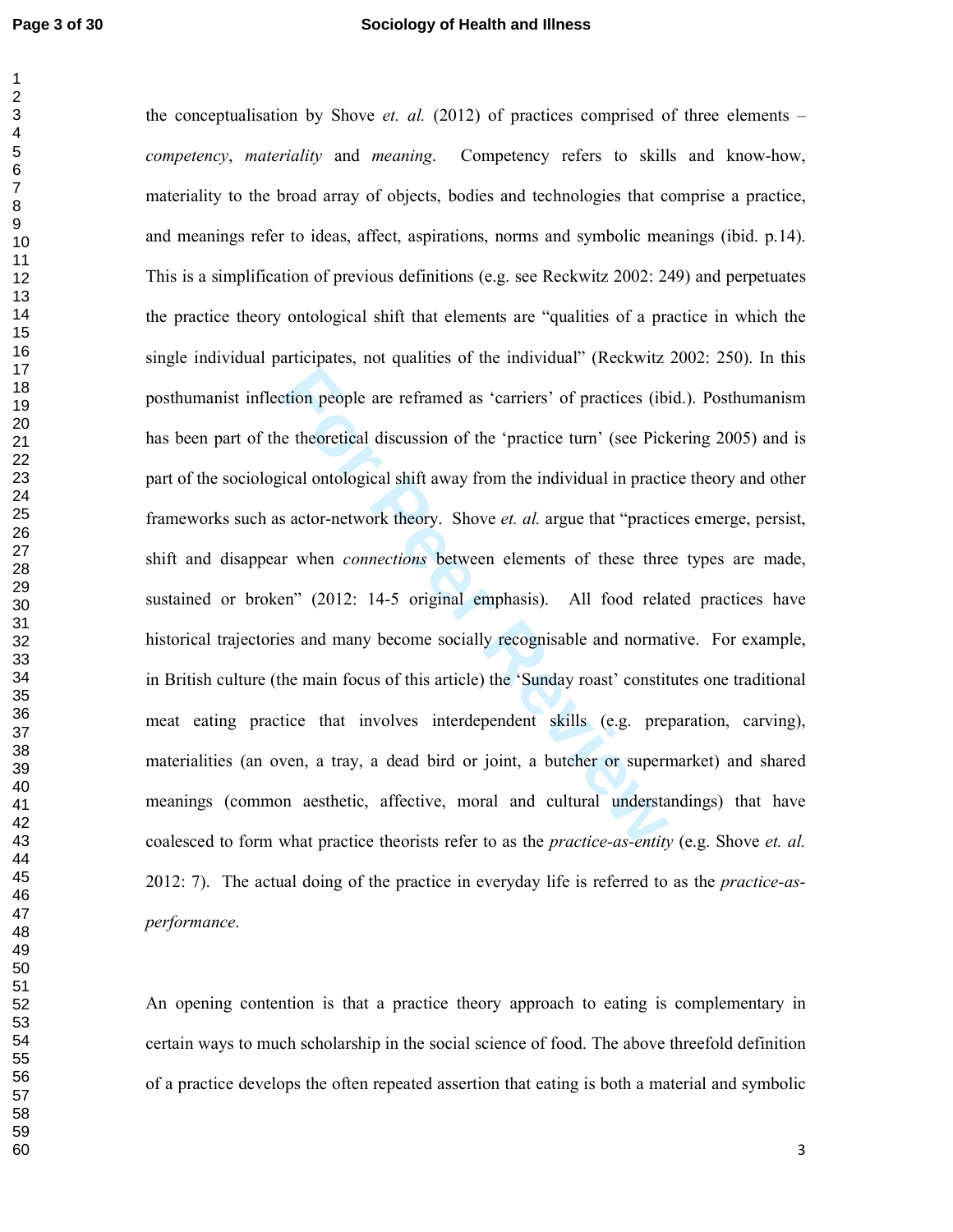activity, further stressing the importance of everyday competences as significant to the coherence of practice. This is a coherence that is further dependent upon the affective and political relationalities between carriers of a practice. Practices we are reminded give spatial and temporal substance to our social fabric (Shove *et. al.* 2012: 133). Such points resonate with everyday eating practices as this article explores in the case of snacking. In their recent volume *Why We Eat How We Eat: Contemporary Encounters Between Foods and Bodies* Abbots & Lavis present a suitably broad frame for understanding eating -

ptual and a physical act, brings both foods and bodies in the physical act, brings both foods and bodies in the charactery of the pass through, and become, the eaternitantly establishes and ruptures social relations betwee "Eating, as a conceptual and a physical act, brings both foods and bodies into view; food…is placed in the mouth, chewed, tasted, swallowed and digested. Its solidity is thus broken down and rendered into fragments that both pass through, and become, the eater's body. This is a process that concomitantly establishes and ruptures social relations between bodies, whether those of the food's producers, retailers, micro-biological components or even of the original animal sources. Unpacking the encounters between foods and (human and nonhuman) bodies then, offers a way to take account of the many networks and relations embedded in and performed by eating" (Abbots and Lavis 2013: 1).

This way of framing eating found in contemporary critical food studies with its stress on relationalities, multiples scales, affect and the more-than-human is cognate with the ontological moves of the practice turn. Moreover practice theory recognises the corporeality of the social by emphasizing how the embodied performance of a practice in multiple sites reproduces and connects the three elements. Bodies themselves contribute significantly to the materiality of practice and Reckwitz asserts that "a practice can be understood as the regular, skilful 'performance' of (human) bodies" (2002: 251).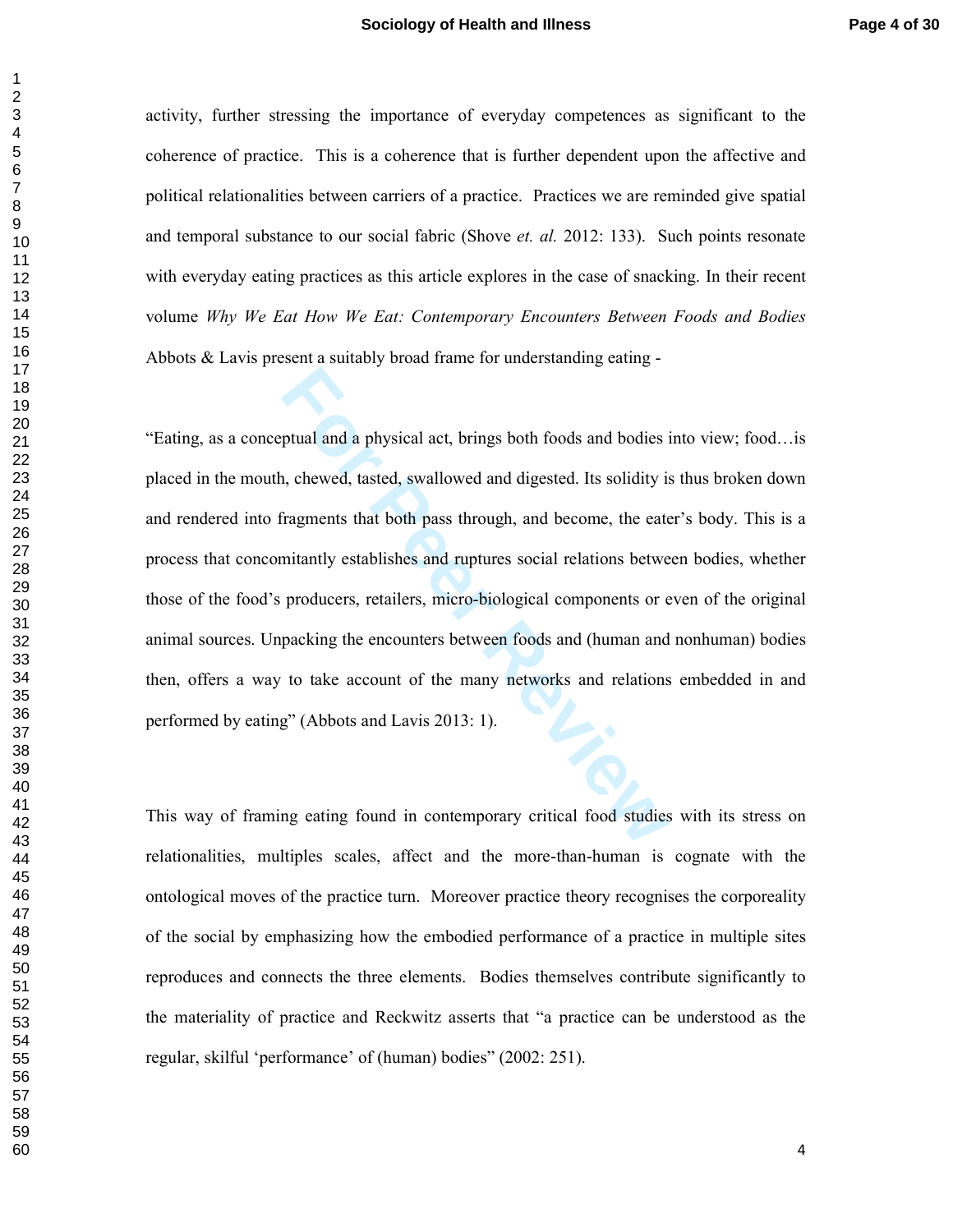#### **Page 5 of 30 Sociology of Health and Illness**

Practices constitute the mundane habits of everyday life and may disappear from both immediate reflection and individual control. Yet it is here also that such links may erode, become detached and ultimately a practice may fade from social life. The case of the Sunday roast for example may be one such practice that is losing practitioners and is no longer as central to weekend routines as previously. In the case of snacking an arguably significant change in the practice has been the emergence of companies producing 'healthy snacks' constituting an innovation in the practice as performance. It could be anticipated that this has the potential to erode the prevailing moralistic meanings of snacking and change the practice entity accordingly.

de the prevailing moralistic meanings of snacking and a<br>
nquiry practices are intended to cut across tradiale<br>
such as micro and macro. Thus Shove *et. al.* (2012<br>
of the extent to which given practices are embedde<br> *betwe* As the unit of inquiry practices are intended to cut across traditional sociological demarcations of scale such as micro and macro. Thus Shove *et. al.* (2012) orient themselves to understandings of the extent to which given practices are embedded by arguing that connections form *between* practices themselves, forming what they term 'bundles', an example might be snacking and watching television. When such bundles become part of routine social infrastructure we encounter practice 'complexes'.

Practice theory is a call to understand the dynamism of elements in a practice. Practices are constantly changing although new element configurations can create quite abrupt change. This attention to temporal flow foregrounds the importance of historical analysis for thinking through the biography of elements, practices, bundles or complexes. Shifting meanings, new materials and new forms of competency change practices and render some redundant. Such elements can become reincorporated into new practices such as the disappearance of 'elevenses' and its replacement by cups of tea or coffee throughout the day. Redundant elements, like niche elements or practices, are potential resources for thinking about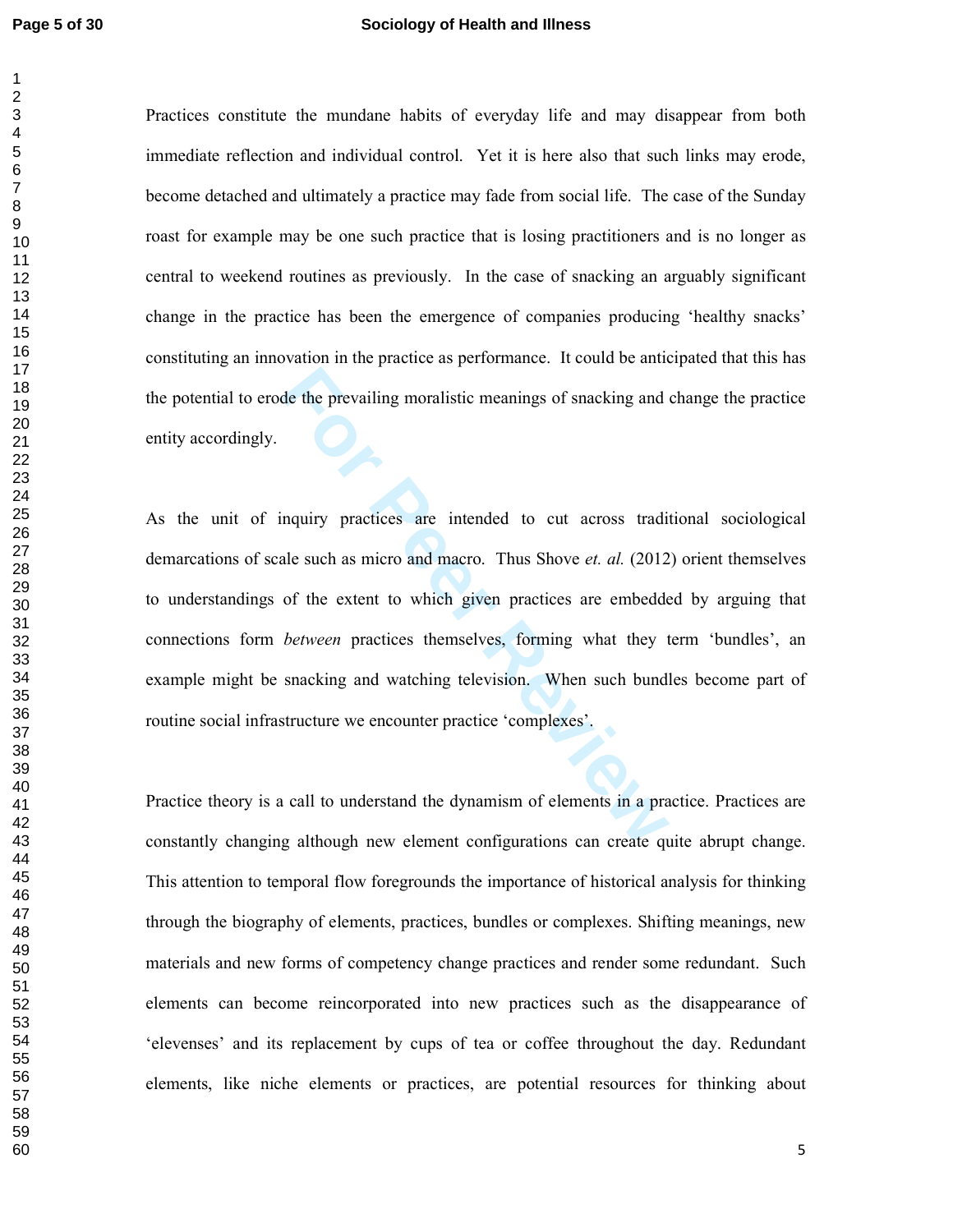processes of adoption and transition. In addition to changing elements, practices can change when those they may be bundled together with also change.

The way in which populations of carriers might change c<br> **For the degeneration of a practice.** If the lifecourse or 'ca<br>
play out via links between its elements then traditions<br>
is, questions of power and political economy Furthermore, although the primary conceptual focus on practices may suggest a posthumanist decentring of social actors whereby the 'individual' is seen more as a mobile intersection of practices and relationships, our 'doings', our performances, and so our agency working with that of other materialities, the networks we form, remain important for understanding practice transitions. Thus the way in which populations of carriers might change can be important for the normalisation or the degeneration of a practice. If the lifecourse or 'career' (Shove *et. al.* 2012) of practices play out via links between its elements then traditional sociological foci upon social relations, questions of power and political economy (see Sayer 2013) remain vital to understanding the making and breaking of such links and so the waxing and waning of practice trajectories.

In approaching food sociologically and through a practice theory lens we are faced with various conceptual issues. The simple everyday practice of eating intersects with bundles of other practices, notably shopping, transport, storage and cooking practices. Eating is part of the materiality of the social itself featuring clearly in the everyday performance of social relationships. Eating is also part of doing leisure, doing work, or doing family (Morgan 2011), and shapes and re-shapes meanings of class, gender, sexuality and nation (Probyn 2000: 32). Moreover invisible to most food consumers are the wide array of *production* practices, modes of distribution shaping and shaped by sets of international standards, trade relationships, governance and the political economy of food. Eating practices when examined in this way shape the temporalities and spatialities of everyday life. They are thus diffuse and multi-faceted. Practice theory via its three way conceptualisation of a practice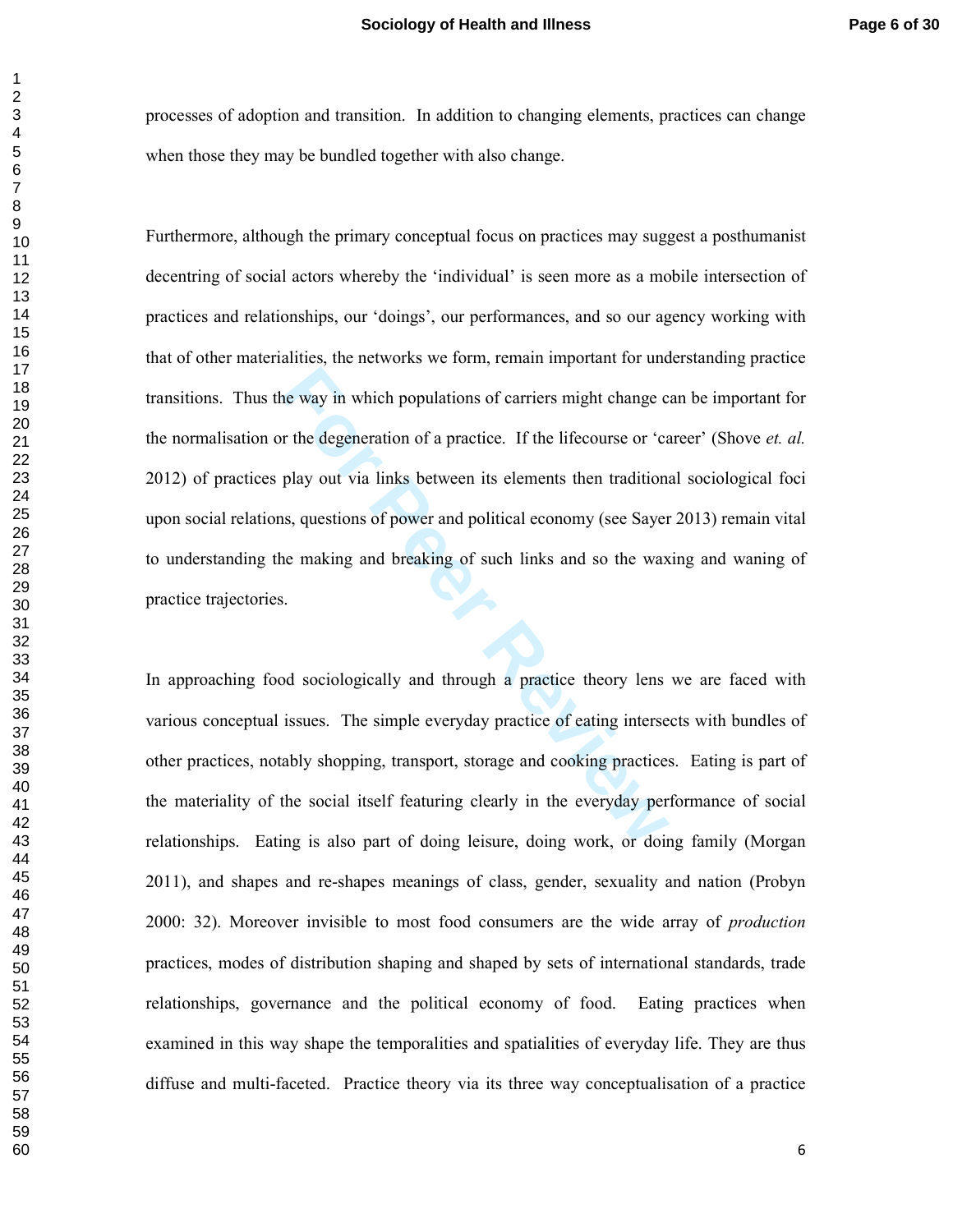## **Page 7 of 30 Sociology of Health and Illness**

For Prodisional material resource. Many snating to look forward to during the day. The materiality<br>iteration of practitioners and constitutes part of the social.<br>This broadening out of the social to include<br>important eleme makes clear that modes of eating such as snacking must be viewed as significantly exceeding the immediate act of placing food in one's mouth even as it simultaneously wants to highlight such moments of bodily performance as empirically important. In the area of energy consumption some practice theorists approach energy not as something used for its own sake but as part of accomplishing social practices at home, at work and in moving around<sup>1</sup>. Food arguably is not *quite* as amenable to this framing. Whilst eating practices certainly accomplish and lend meaning to a wide array of other practices they also have a sensual aesthetic of their own. Food is a symbolic and material resource. Many snacks are pleasurable and may be something to look forward to during the day. The materiality of foods also has agency in the recruitment of practitioners and constitutes part of the social, defined in more than human terms. This broadening out of the social to include a consideration of materialities as an important element of practice reflects developments in social theory acknowledging the way that "social relations are 'congealed' in the hardware of daily life" (Shove *et. al.* 2012: 10).

Sociologist Alan Warde has argued that eating practices are difficult to study since they are not necessarily co-ordinated and regulated in the same manner as other practice entities. Warde is interested to understand just what sort of practice eating is<sup>2</sup>. He gives the example that in the UK there is no shared sense of what it means to eat well and there are no shared standards governing eating practices (2013: 22). The practice of eating varies culturally and historically because its degree of social organisation shifts within different social and economic conditions or complexes. Contemporary attempts to create a definition of a 'sustainable diet' could be seen as a new attempt to morally codify eating practices arising out of tensions between capitalist economic practices and ecological sustainability. Warde defines the codification of practices as "a matter of specifying the objectives or purposes in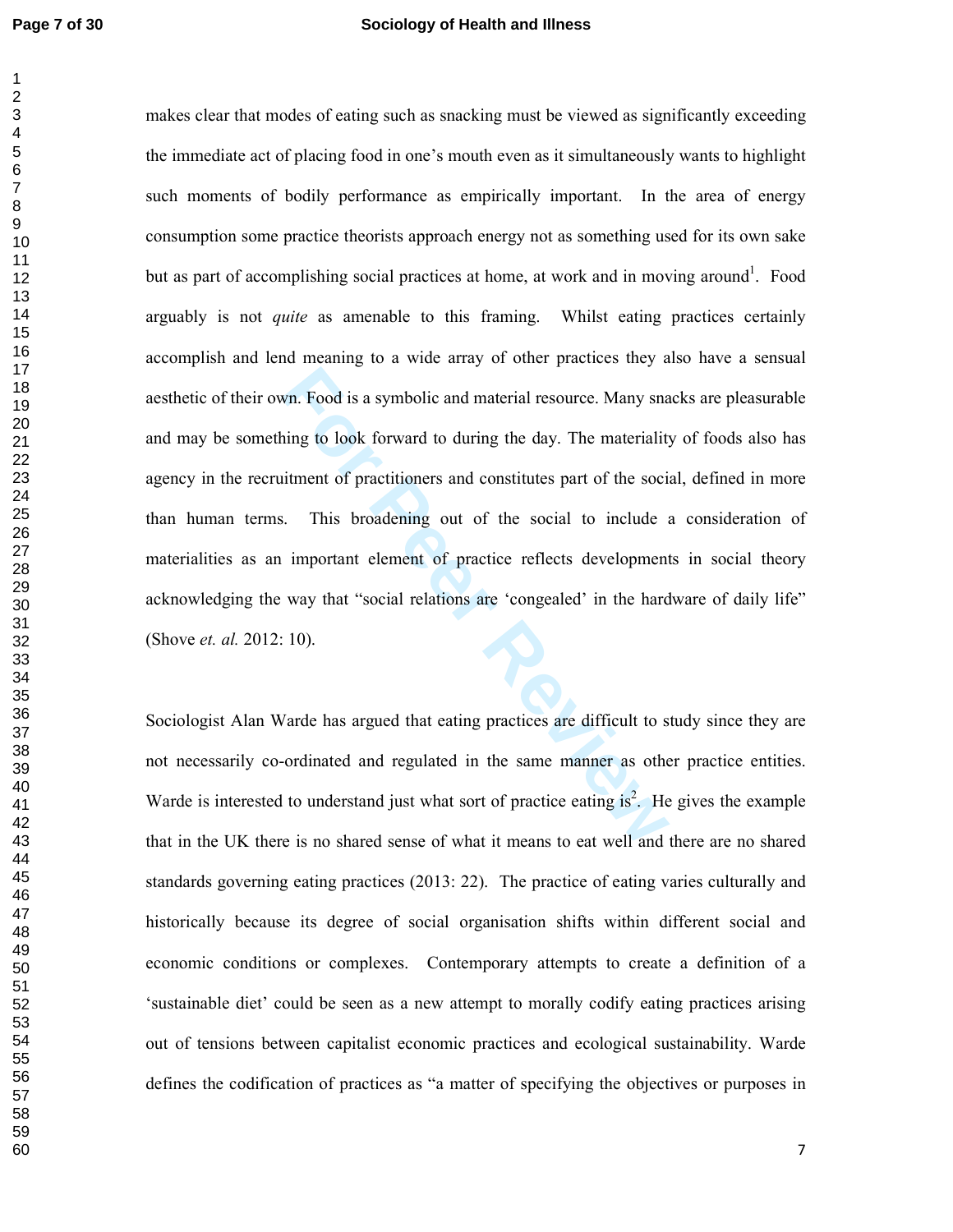view in a domain of activity, and the ways to go about attaining such goals" (2013: 23). Such codification manifests itself in sociologically interesting phenomena such as manuals, rule books and formal organisations. He argues these are generally lacking in the area of eating practices, describing contemporary eating as socially weakly organised (p.25). Certainly the degree of codification will shape the sort of strategies and methodologies sociologists might pursue in order to investigate a given practice. However, Warde's argument is perhaps overstated and does not disqualify eating from a social practice approach. Importantly he is not absolutist here, writing

writing<br>the current disorganization of eating is historically spec<br>es have evolved over many decades, even centurie<br>y for eating to be recognizable, 'out there' in perfor<br>come together to constitute an entity, which is soc "Arguably, the current disorganization of eating is historically specific. Its component integrative practices have evolved over many decades, even centuries, but have come together sufficiently for eating to be recognizable, 'out there' in performances. In some circumstances they come together to constitute an entity, which is socially coordinated in such a manner that an organized nexus can be identified"

(Warde 2013: 25).

These comments are relevant to an eating practice like snacking. It is hard to think of manuals or rule books or associations that cohere and codify snacking<sup>2</sup>. It can also be challenging to define the boundaries of a snack eating event. Yet simultaneously snacking and snacks *are* socially recognised and are embedded within the everyday eating practices of most people. Shops often have snack sections and there tend to be socially shared meanings over what constitutes a snacking event. With so many practitioners and its performance relatively simple to discern temporally snacking is indeed empirically intelligible. Perhaps what Warde's comments capture is that eating practices are constantly changing according to their complex relationships with other practices. This raises methodological challenges for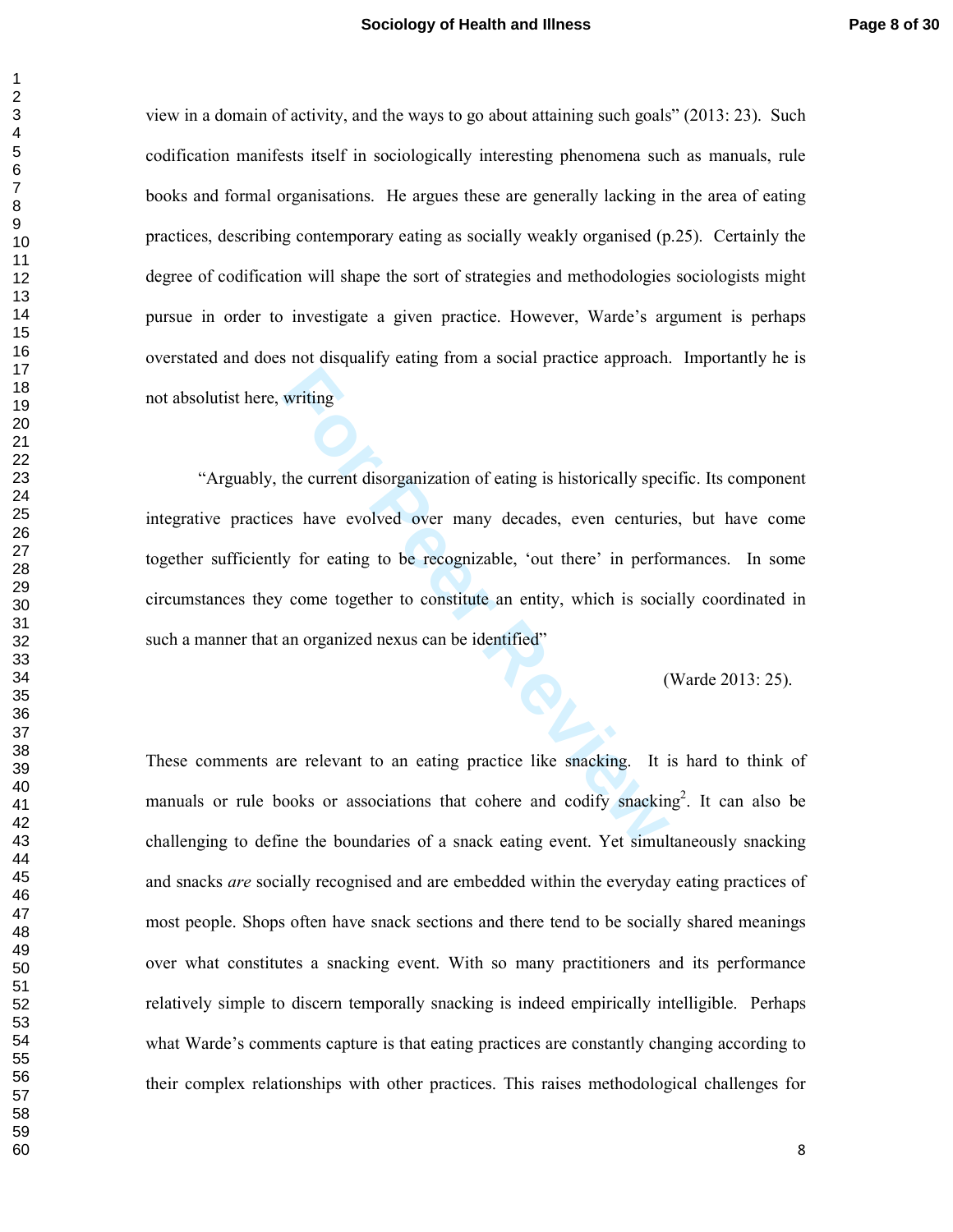social science and for the conceptualisation of a specific practice. But practice theory is exactly a process approach designed to apprehend the dynamics of the social. Difficulties within the conceptualisation of snacking as a practice may relate then to its contemporary state of transformation.

#### **A Practice Conceptualisation of Snacking**

ientific research into snacking alluded to above fe<br>ning snacking. Some studies take for granted a comn<br>sing as eating outside meal times (Savige *et. al.* 20<br>pbell 2011) acknowledge some definitional complexity<br>only assum The wealth of scientific research into snacking alluded to above features a range of approaches to defining snacking. Some studies take for granted a common sense temporal definition of snacking as eating outside meal times (Savige *et. al.* 2007). Others (e.g. McCrory and Campbell 2011) acknowledge some definitional complexity around the way in which foods commonly assumed to be healthy (such as an item of fruit) are also defined as snacks and how eating practices exhibit significant cultural variability. Some approaches adopt a food-based classification system based on core food groups and non-core food groups (MacDiarmid *et. al.* 2009) though this may be confused by material overlap such as snacking on meal leftovers. A study on the use of 'snack', 'snacking' and 'eating snack food' in the UK found ambiguous and different uses of these terms and while they all referred more often to eating outside mealtimes there was more overlap between the use of 'snack' and the meal of lunch (Chamontin *et. al.* 2003). In using practice theory this article aims to show how this conceptual issue of definition can be clarified by considering relations between practices, deconstructing the practice in terms of its constituent elements, situating snacking temporally and spatially and underlining the historical contexts and emergence of snacking. The intention is that this can then be of use to empirical work on everyday eating practices associated with snacking.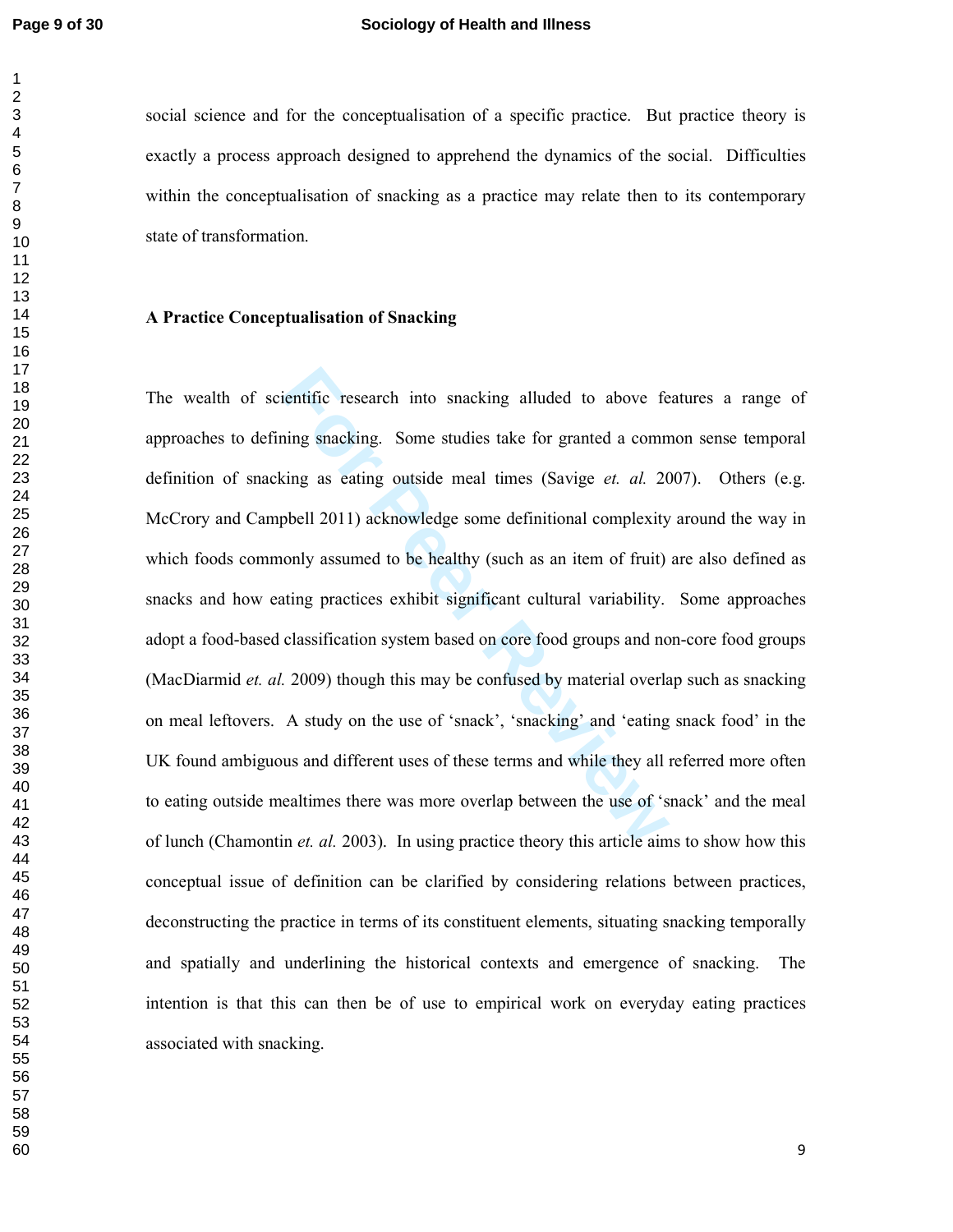daily routines breakfast and lunch could increasing<br> **For the Allen Constant Constant Constant Constant Constant Constant Constant Constant Constant Constant Constant Constant Constant Constant Constant Constant Constant C** Food sociologists point to the potential social weakening of formal meal times via a process of informalisation (Southerton 2006: 439) or destructuration (Warde and Yates 2014, Mestdag 2005). Destructuration refers to a loss of temporal fixity of eating events, a spatial diversification of eating sites and a social destructuration with an increase in solitary eating events (Mestdag 2005). Empirical support for this thesis (e.g. Jackson 2009: 10) points to snacking as a new and significant eating practice. As further possible evidence we could look to the erosion of the meal by snacking in terms of a process of 'practice colonisation' in some contexts. In some daily routines breakfast and lunch could increasingly be described as 'snack like' calling into question a simplistic relational definition of snacking vis-à-vis the meal. It is common for lunch to be consumed in the office in front of the computer as a material assemblage of snacks such as a sandwich, drink and so on. Indeed a sandwich has a liminal quality as to whether it is seen as a snack or a meal which may depend upon whether it is accompanied by other foods. Cereal companies have diversified their products into snacks so that breakfast can be mobile, consumed during the morning commute or as one arrives at work. Examples include the breakfast bar by Jordans and breakfast biscuits by both Belvita and Kellogg's. This represents a marketing strategy by these companies presumably aimed at consumers lacking in the time resources or inclination to sit down for breakfast. These 'breakfast snacks' have come under some media criticism for their high sugar and fat content illustrating also perhaps how the transgression of the boundary between 'meal' and 'snack' risks exposure to the latter's cultural moralisation<sup>3</sup>. Framed in terms of practice theory this degree of definitional overlap between 'meal' and 'snack' takes place via an innovation in the materiality of food itself and a subversion of the temporally normative meaning of the snack away from its common sense understanding as taking place *outside* meal times. This could be contrasted with the tendency for some to have cereal late at night as a snack which retains the materiality of the breakfast but sees it become a snack due to its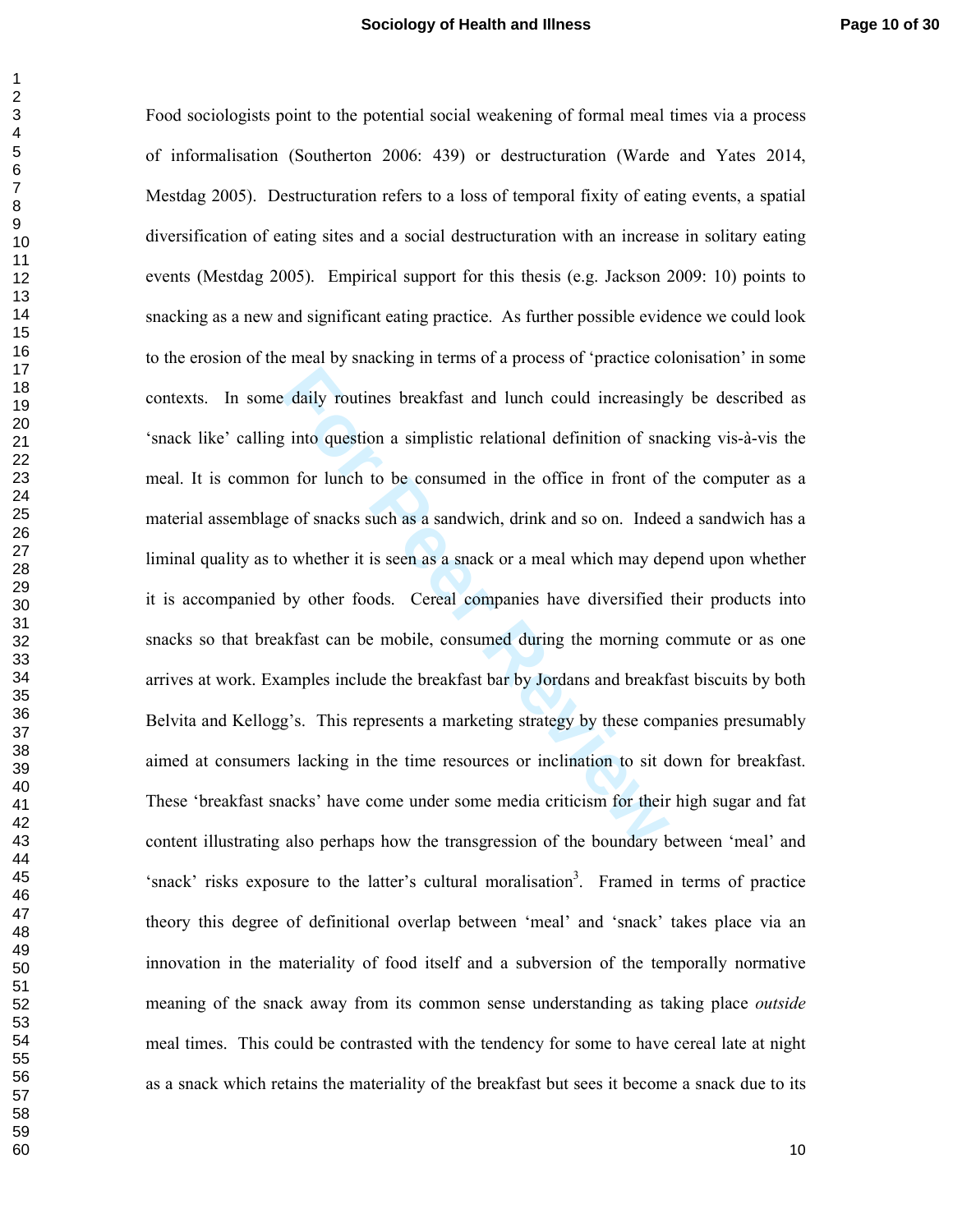#### **Page 11 of 30 Sociology of Health and Illness**

temporal shift. Part of destructuration may also be an erosion of the normative culturally situated practice of eating three meals a day. Those who skip breakfast may focus on two or even one main meal a day augmented by other eating events. There is cultural variation here, for example, some people in French society eat a small fourth meal consumed between traditional lunch and dinner times called a goûter (McCrory and Campbell 2011: 145).

that make up the practice. Firstly, in considering<br>in a something of the moralisation and temporal norms of<br>i. A snack has typically been seen as less nutritional<br>little more closely about the temporal relationality b<br>meti It is helpful to think about the conceptualisation of snacking by thinking in more detail about the three elements that make up the practice. Firstly, in considering the wide array of *meanings* of snacking something of the moralisation and temporal norms of the practice have already been noted. A snack has typically been seen as less nutritionally adequate than a meal. Thinking a little more closely about the temporal relationality between snacks and meals a snack is sometimes thought of as providing a bridge between meal times which is a more positive meaning. Moreover snacking is strongly associated with pleasure but perhaps also a wider affective experience including guilt, anxiety or jealousy. Doing particular sorts of snacking might be bundled with more healthy sporty practices as much as with more sedentary habits. A substantial amount of snacking research looks at the co-location of snacking with such practices as television viewing or gaming. Yet other snacks may evoke meanings of cultural (be)longing or suggest childhood memories. As well as the surfacing of a healthy snacking industry some snacks may attempt to carry meanings related to forms of ethical consumption such as reduced environmental impact.

Secondly, the *materialities* of snacks are smaller, portable, often packaged and available from a wide range of shops. Particular forms, such as some healthier snacks, may be found in more specialist retail infrastructure. Snacks can be sweet or savoury. Drinks interestingly are not usually referred to as snacks unless accompanied by food. Sweet snacks are more likely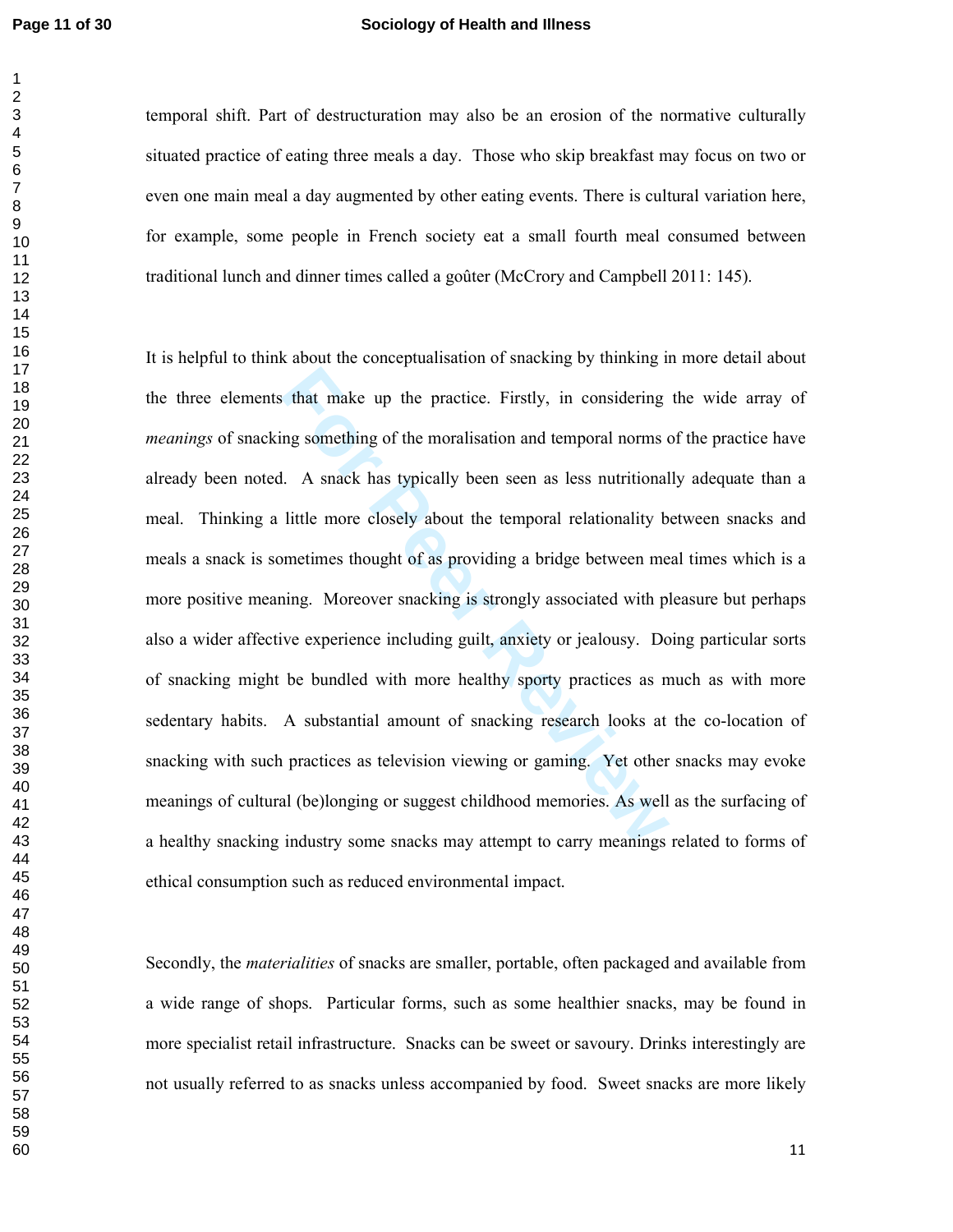d) practices, the proliferation of the vending machico-evolved with new institutional spaces and transp<br>less temporal and spatial structure in eating practices.<br>y in relation with the materiality of meals. If meals are<br>to to be seen as a 'treat', perhaps a special kind of snack often couched in terms of self-reward. Here the role of manufacturers in the development of taste and its cultural circulation and stratification in interplay with human corporeality should not be discounted from thinking about the sensual enrolment of new practitioners in a wider range of snacking practices. The whole production complex of snacks, their design and distribution are vital to the everyday performance of snacking. Historically snacking has also had its own specific materialities especially in the form of the vending machine. Although certainly a material element shared by many (non-food) practices, the proliferation of the vending machine throughout the twentieth century co-evolved with new institutional spaces and transport hubs and may arguably be tied to less temporal and spatial structure in eating practices. Snacking practices are also dynamically in relation with the materiality of meals. If meals are composed in such a way so as not to be experienced as filling then this could increase the likelihood of snacking. Similarly the bundling of eating practices with others that require significant energy expenditure may shape the practice of snacking. For example, there is a subset of high sugar snacks that are marketed at people involved in sports and exercise.

Thirdly, snacking *competences* are less clear than the other two elements of the practice. This is because the design of the snack is to build competence into the materiality of the food itself. Although there are niche innovations in the practice to make homemade snacks the rationale for most snacks is that they are time saving, convenient and ready to eat. The knowhow required to practice snacking is thus limited in most cases to knowledge of sources and of new snacking innovations. Forms of *social* competency around when, where and with whom it is normatively appropriate to snack are also important and form an important link between competency and meanings.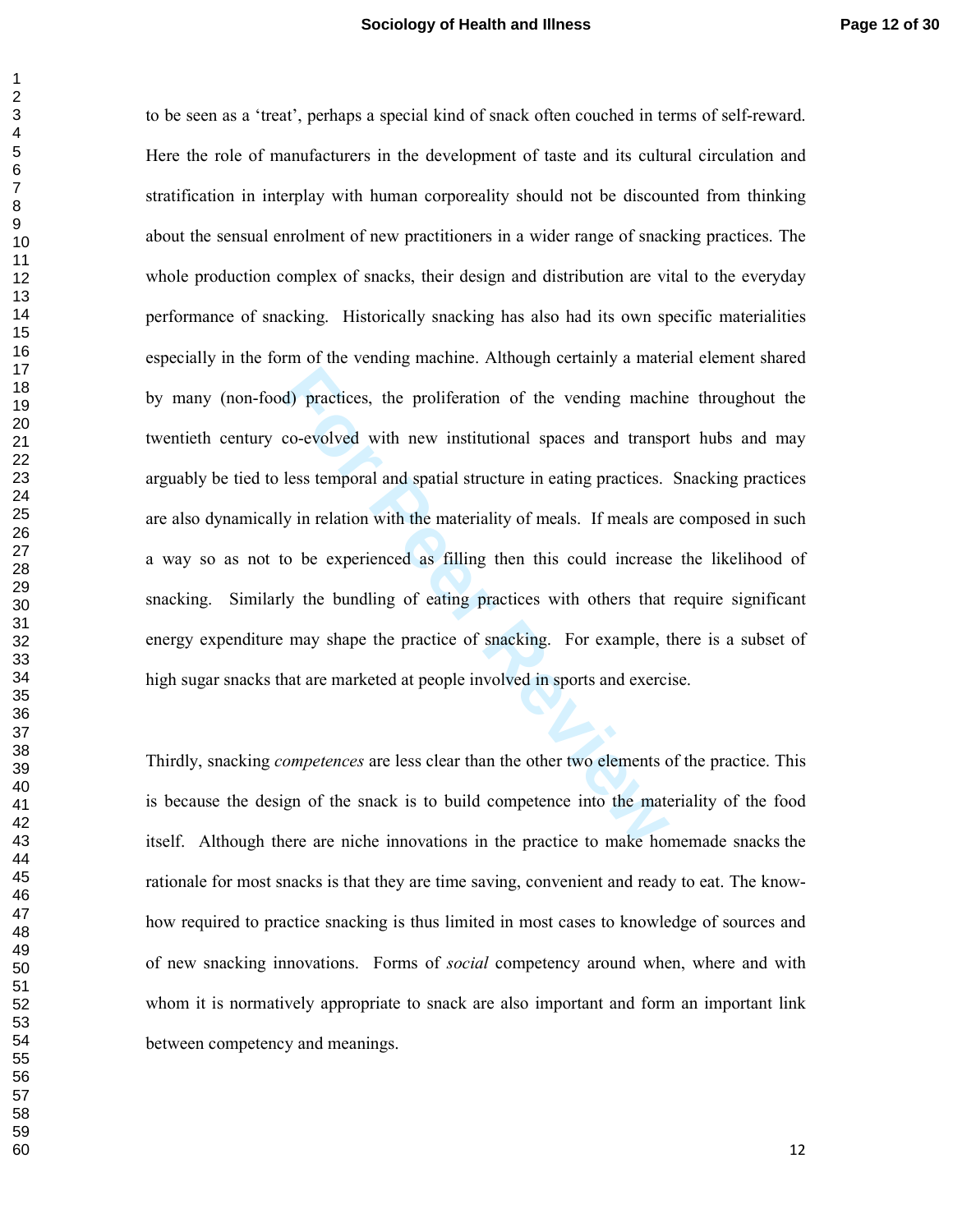#### **Page 13 of 30 Sociology of Health and Illness**

**Following Solution** as I have argued we should not dichotomy between meal and snack, empirically certa d-afternoon and later at night – are most likely be the citices take place. However we can also point to cample, if a Having considered the elements of snacking we can add some further depth to this discussion by thinking about snacking in relation to recent work on practices and temporality (Southerton 2006, 2012). Unlike other practices that are also frequent and repeated the periodicity (Southerton 2006) of eating practices is in a sense inescapable. However the temporal organisation of eating practices is open to much elaboration. Temporality is intuitively important to thinking about snacking. It is not only the case that the snack is defined by being materially smaller than the meal but that it takes place at times not normally seen as meal times. Thus although as I have argued we should not be content with a simplistic temporal dichotomy between meal and snack, empirically certain times of the day – mid-morning, mid-afternoon and later at night – are most likely be those times at which most snacking practices take place. However we can also point to a certain temporal ambiguity. For example, if a sweet foodstuff is consumed perhaps ninety minutes after dinner can it still be claimed as a dessert linked to a meal or has it become a snack?

In the practice theory literature practices are often described as 'routines' or 'habits' though without further specification of what that might mean. Sociologist Dale Southerton aims to add analytical rigour in order that we better grasp temporalities and the reproduction of practices. He argues simply that,

"Habits and routines reflect stable practices as entities that permit and are reproduced through recurrent, non-reflexive and culturally shared actions. Explained this way habits and routines are the observable patterns of action that result from the reproductive performances of stable practices" (Southerton 2012: 15/6).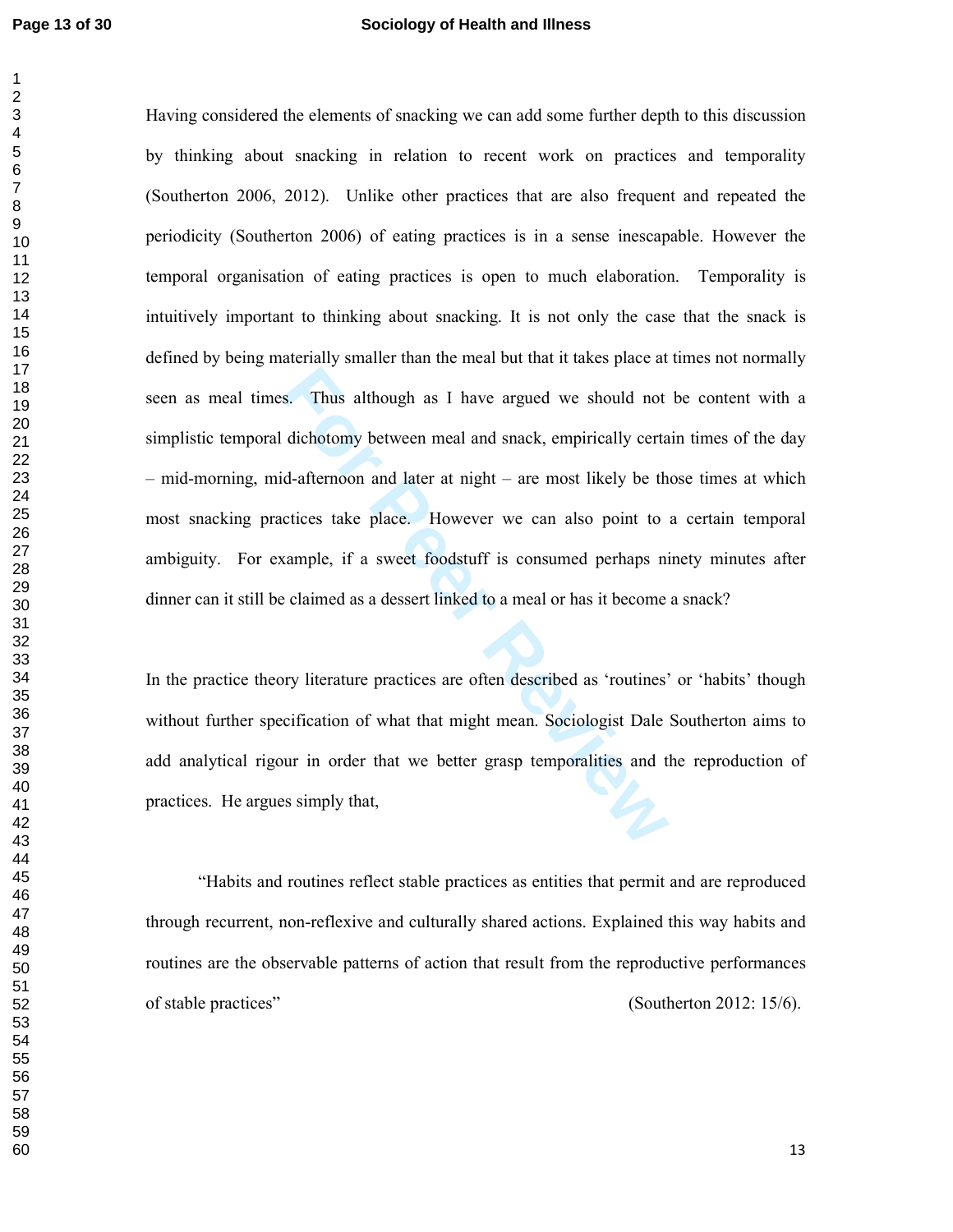This is important to practice theory overall since it helps to underline its opposition to theories that may conceptualise social actors as always self-knowing and rational. Southerton further specifies habits and routines by outlining three forms of action that are generally evoked by the terms. These are

"dispositions – the tendency to perform practices according to culturally derived orientations; procedures – tacit knowledge and embodied skills; and sequences – the ordered performances of practices through material, infrastructural and institutional forms"

(Southerton 2012: 16).

Exercices through material, infrastructural and institutiona<br>
(So<br>
feeded to capture how different groups in society are comportance that might be endowed in a practice and<br>
in includes a consideration of economic and cult Dispositions are intended to capture how different groups in society are differently disposed toward practices, the importance that might be endowed in a practice and thus the time spent performing it. This includes a consideration of economic and cultural capital and also the observation that some social groups may also hold a different relation to time itself, for example, everyday schedules that exhibit a high degree of planning and busyness. If one is generally enmeshed in rushed schedules one may be more likely to be recruited to snacking practices. Southerton also points out that if a particular practice comes to provide meanings of self-actualisation carriers of that practice may come to organise their lives in order to devote greater time to it (2012: 12/3). Practices that make one miss meal times may be those which open up time for snacking. One's disposition may shape the type of snacks one consumes but also as important the sort of neighbouring practices one performs which may be bundled with snacking. This is important if snacking is a practice that is rarely done in isolation from other practices.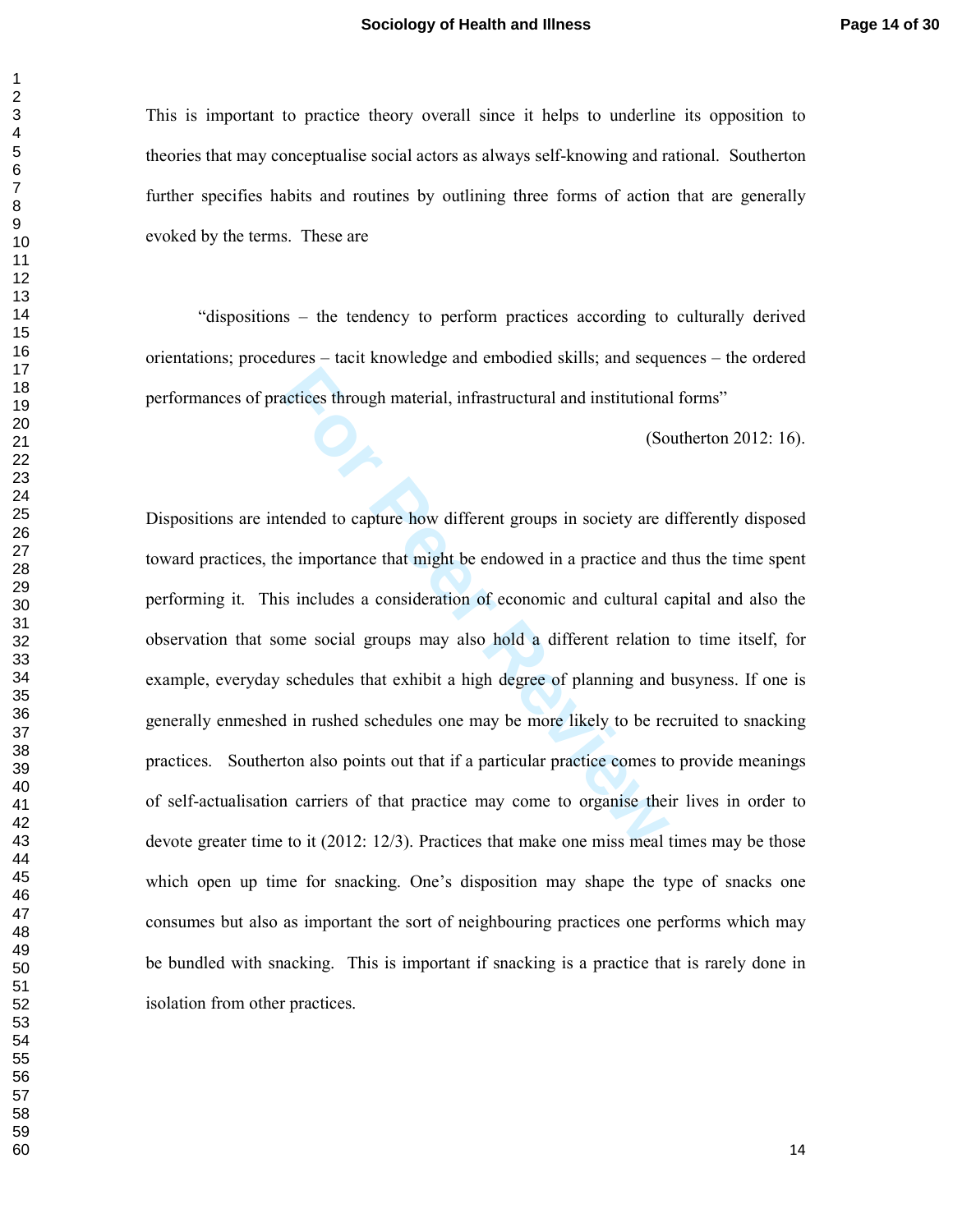#### **Page 15 of 30 Sociology of Health and Illness**

y effect change upon them. Other practices compete v<br>t to the way in which food preparation time has been s<br>we emerged recursively with this. If meals are becon<br>another way in which meals and snacks become less b<br>has its o Temporal procedures evoke tacit knowledge around, for example, how long practices are socially expected to last (such as breakfast during the week being a relatively quick meal) or the order in which they are expected to take place (breakfast, lunch, dinner). For Southerton *"*such temporal regularities coordinate and hold practices stable in ways that generate procedures of action" (2012: 14). Changing eating practices may involve opening up such tacit procedural knowledge to reflexive scrutiny in terms of the way in which temporal procedures are important in the regular reproduction of practice and to the way in which other practices may subtly effect change upon them. Other practices compete with eating for time and we could point to the way in which food preparation time has been squeezed and more processed foods have emerged recursively with this. If meals are becoming shorter events then perhaps this is another way in which meals and snacks become less bounded. Snacking as indicated above has its own temporal procedures guiding when and for how long it is expected to take place. If one consistently snacked at 'mealtimes' this would likely be deemed against prevailing food and nutritional norms. Snacks allow creativity in the everyday performance of the temporal procedure of eating events and in as much are productive, allowing for negotiation in everyday time management. Snacking is also assumed to be an eating practice of short duration. We can see here how a subversion of its own temporal procedure would likely bring snacking into clearer conflict with moralised meanings around norms of ordered and healthy eating.

Sequences are intended by Southerton to capture the way in which performances are shaped by material objects, infrastructure and institutionally timed events (2012: 14/5). We might think of the embodied performance of following a recipe and interacting with various technologies as an example of this, or how kitchen technologies such as the freezer, microwave or the food processor speed up performances. Processed snacks clearly benefit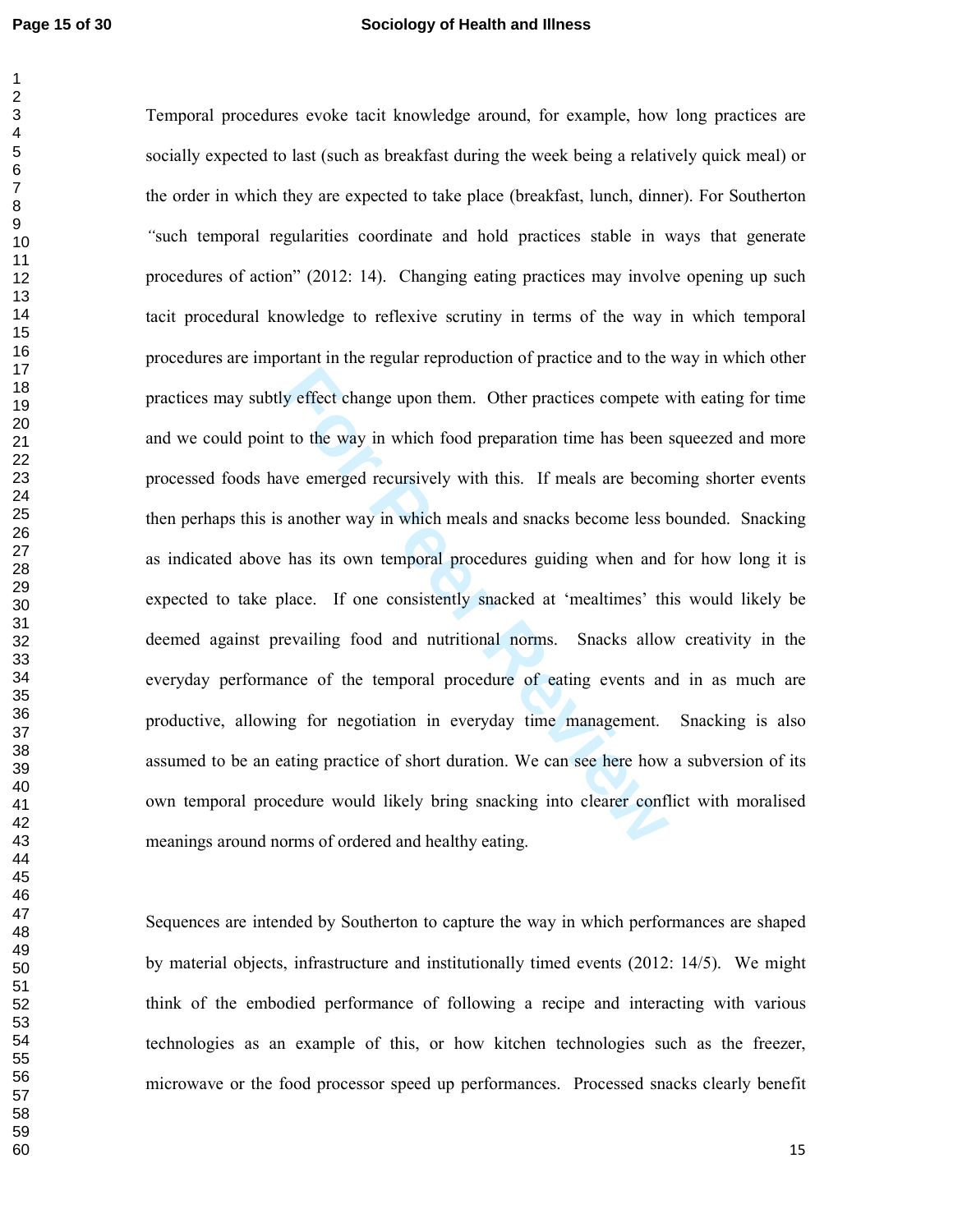from technological innovations in production and distribution. Snacking practices also emerge within institutionally timed events such as the end of the school or work day, in designated break or play times via access to local shops or catering vans and during leisure time. Different modes of workplace catering infrastructure including the presence of vending machines or canteens also allow for flexibility over the timing of snacking performances.

**Fourier Southerton's** conceptual framework give a close<br>tween practices and temporalities, a better vantage poi<br>for time, how everyday performances take place<br>practice and time, how practices configure temp<br>practice (Shov Shove *et al.* and Southerton's conceptual framework give a closer account of the interrelationship between practices and temporalities, a better vantage point to consider how practices compete for time, how everyday performances take place within complex interweavings of practice and time, how practices configure temporalities and how temporalities shape practice (Shove *et. al.* 2012: 127-130, Southerton 2012: 16). Shove *et. al.* suggest that rather than straightforwardly competing against each other for time, "time is something that practices 'make'...experiences of time are part and parcel of the experience of practice" (2012: 129). Experientially this is a compelling framing as we come to grasp time through socially conventional everyday doings. The idea that practices have 'careers' adds to Southerton's work on temporality, recognising that "at any one moment, 'a practice' consists of a composite patchwork of variously skilled, variously committed practitioners enacted and reproduced by beginners and old-hands alike" (Shove *et. al.* 2012: 71). This helps capture the dynamism of a practice and is suggestive for research that might target differently positioned practitioners within the practice entity. For example, how might the emergence of childhood snacking differ within society (and between societies) and under what conditions do children transition to healthy snacking? I have already suggested that there is an element of time competition and colonisation between 'meals' and 'snacks'. Snacking can also 'make time' when it is used to break up the morning or afternoon and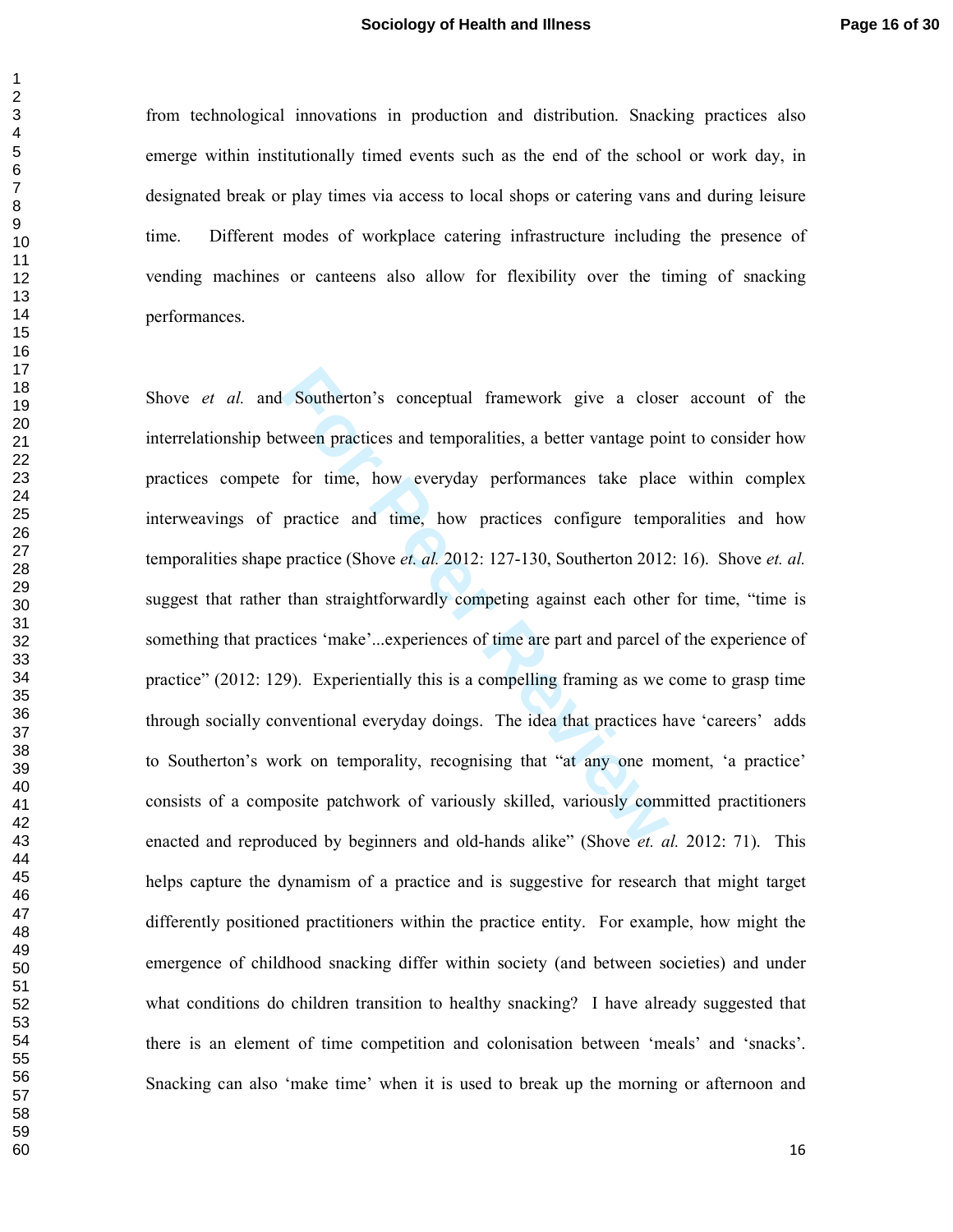#### **Page 17 of 30 Sociology of Health and Illness**

structure the working day. These temporal considerations greatly enhance the conceptualisation of snacking. However they require empirical research in, for example, the complex sites of family and workplace and their associated relationships. I briefly consider such research below.

#### **Researching Snacking**

ting how those with a commercial interest in reproductions, the snacking industry, are interested in extend<br>
For Peer Review of Sales. Indeed they have a degree of literacy around<br>
Independently. Every year the Snack Food First, it is worth noting how those with a commercial interest in reproducing and broadening the practice of snacking, the snacking industry, are interested in extending the practice in order to maximise sales. Indeed they have a degree of literacy around the relationship between eating and temporality. Every year the Snack Food Association (SFA), an international trade association formed in 1937, organises the annual SNAXPO 'The world's largest, most comprehensive trade show devoted exclusively to the international snack food industry<sup>34</sup>. In 2014 Sally Wyatt from Information Resources Inc. (IRI) presented on the current state of the snack food industry -

"Wyatt stressed the impact of today's busy consumer who is increasingly eating more frequent, but smaller, meals throughout the day. While indulgent snack sales are still strong, she said sales of healthier-for-you snacks are continuing to increase. Wyatt advised snack manufacturers to take advantage of all day parts, tailoring products to the types of occasions they wish to target, from early morning to late at night, keeping in mind the snacking habits of age groups and other demographics"<sup>5</sup>

This extract is interesting not only for the distinction made between 'indulgent' and 'healthier-for-you' snacks which acknowledges the growth in the latter category but also for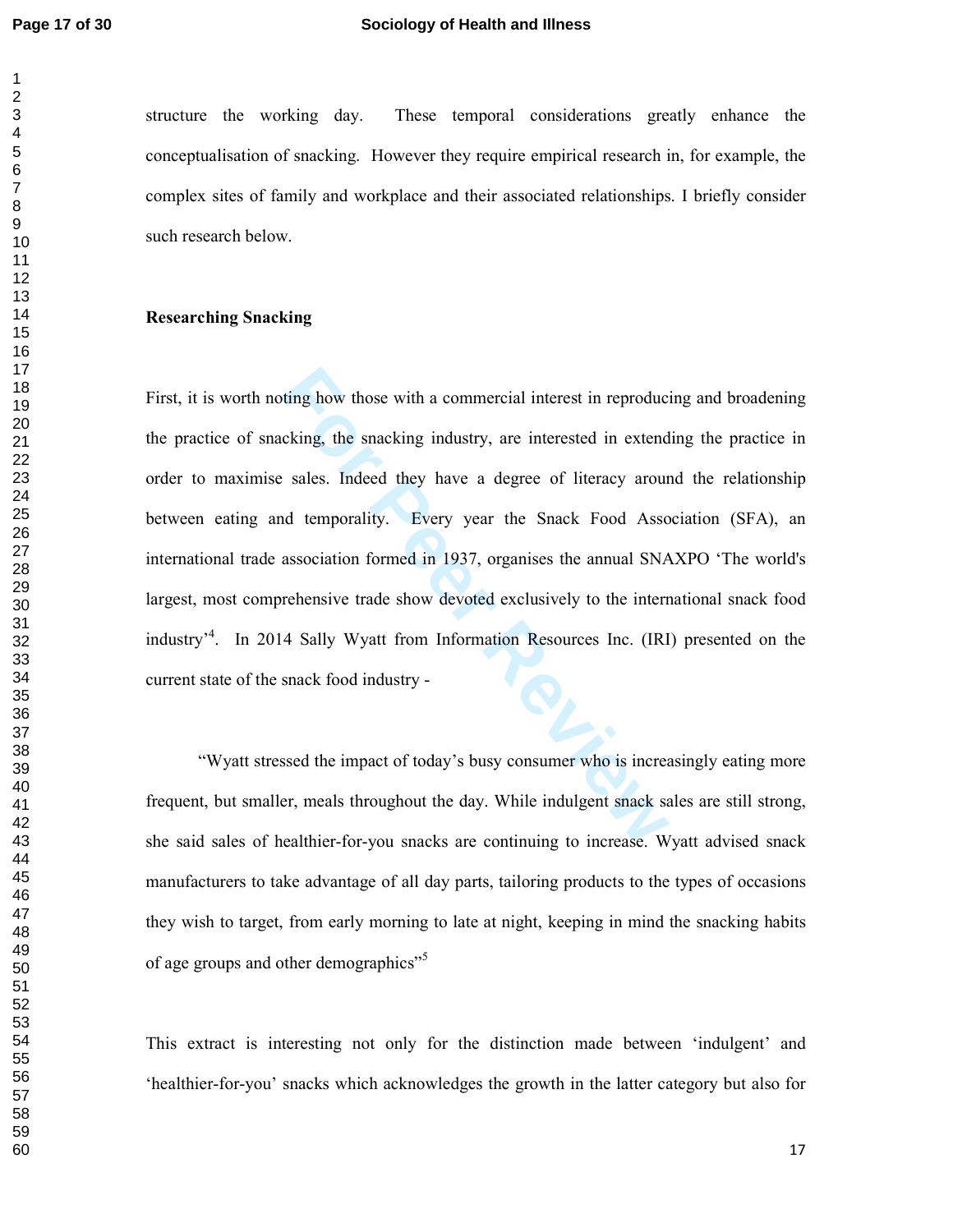the temporal awareness of the snack industry as they divide up the day (not unlike a quantitative time use approach) and target particular time slots which can potentially inhere in the materiality and meaning of the snack product.

Fortlanding the dynamism of elements, practices, bund<br>aim to understand the emergence and history of snace<br>build be to research the emergence of bodies like the SF<br>of further bringing together the elements of the practice. This work on a practice conceptualisation of snacking begins to suggest empirical directions. From this extract one could begin to investigate how the marketing of snacks frames eating practices. Practice theory as a theory of process is obviously interested in historical approaches to understanding the dynamism of elements, practices, bundles and complexes. As part of a larger aim to understand the emergence and history of snacking, an important empirical project could be to research the emergence of bodies like the SFA and the role they may have played in further bringing together the elements of the practice. Another approach in this vein is to look at the history of specific food companies or food commodities, notably sugar (Abbott 2010; Mintz 1986) and salt (Kurlansky 2003), in order to trace their emergence and normalisation within everyday eating practices. This is further necessary in order to embed understandings of eating practices within a timeline of transnational political economy and political ecology, to keep relations of power at the forefront of the analysis of everyday (but not reducible to a micro scale) food performances and practices.

A historical approach to elements of a practice or to the forms of action in habitual performance offer further points of possible empirical research. This could include a history of potato crisps, chocolate bars, charting the more recent history of healthier snacks or indeed a material history of the aforementioned vending machine. This latter suggestion reminds us to retain a focus on the spatiality of practice alongside the focus on temporality. This adds to our understanding of both the meanings and sequences of performances. Institutional spatial norms are important here. For example, many though by no means all workplaces afford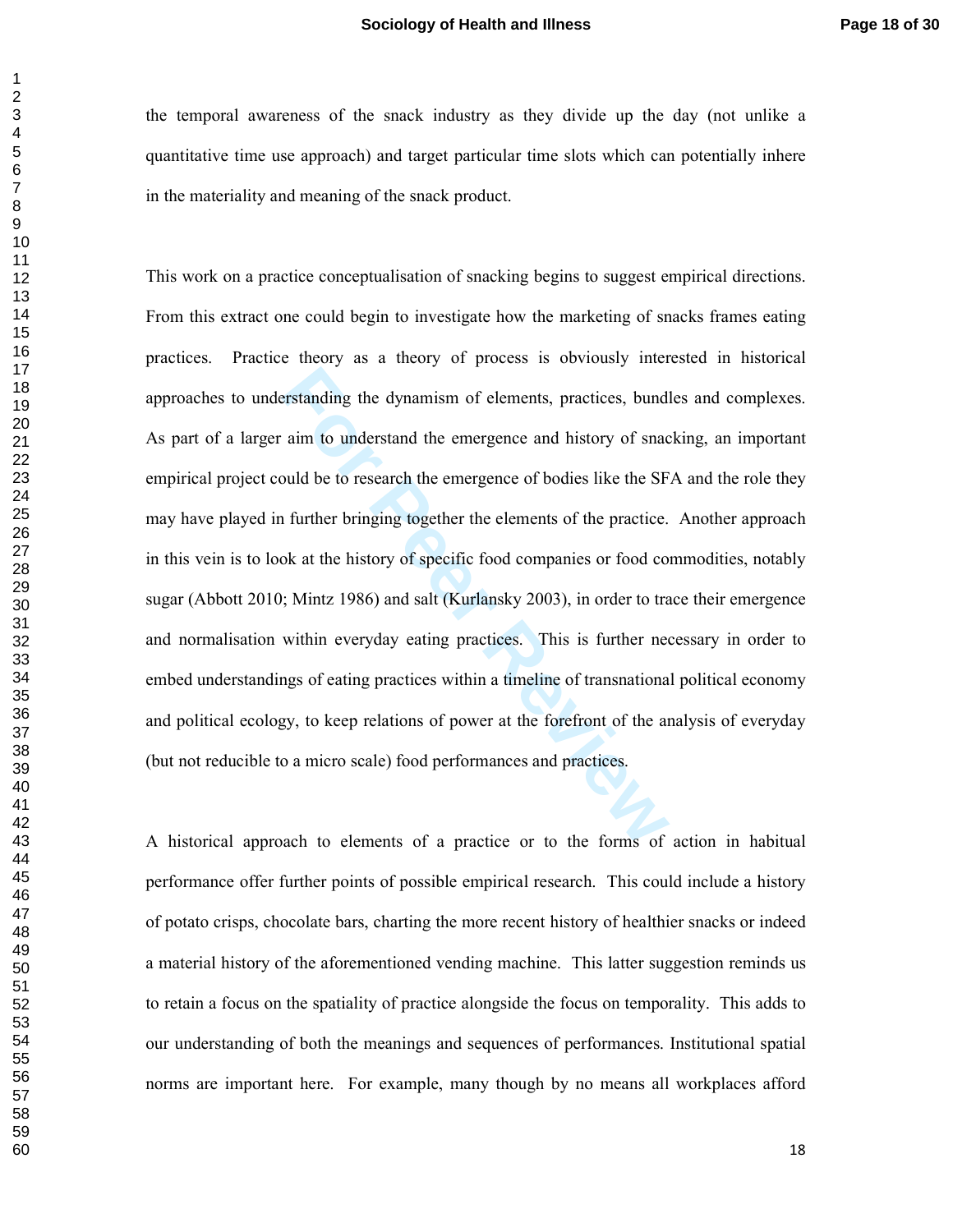#### **Page 19 of 30 Sociology of Health and Illness**

opportunities to snack with a great deal of flexibility. Some schools also allow a more limited degree of food or drink consumption outside meal times. As a practice is allowed to be performed in new spaces its normalisation becomes more secure. Working alone in an office would be one example that affords such freedom and largely removes one from the sort of activities or micropolitics of the work environment that could constrain personal food autonomy. The tendency for people to lunch in their office perhaps due to time constraints also reinvents the workspace as a site of food consumption where potentially less healthy snacks or snack-like meals are more likely to be consumed largely alone.

Example 1 and the mean of the way in which practices not only 'make time'<br> **For Peer Review 12.** 2012: 133). If there has been a partial destructuration<br>
dby various spatial elaborations of eating events to dif<br>
the rise o This is an example of the way in which practices not only 'make time' but also "re-make space" (Shove *et. al.* 2012: 133). If there has been a partial destructuration of the meal this may be accompanied by various spatial elaborations of eating events to different rooms in the house and within the rise of eating out. With such shifts we might expect materials associated with the family meal such as the dining table to take on new meanings, uses or indeed disappear (see Curtis *et. al.* 2010: 292). A consideration of space also clearly sets up potential sites for empirical investigation. Family households, workplaces, school spaces and spaces of mobility where people snack on the move, sites of leisure spectatorship are all obvious sites to target. Expanding markets have also allowed particular snacking practices to extend across space and to be performed transnationally. At any one time many people are performing snacking and constitute the same "practice-space" in spite of their dispersal (Shove *et. al.* 2012: 133). Yet if snacking is a practice that is especially bound up with others it is important not to decontextualise it from its neighbours but to think about the co-location of specific practice bundles that reproduce the practice entity.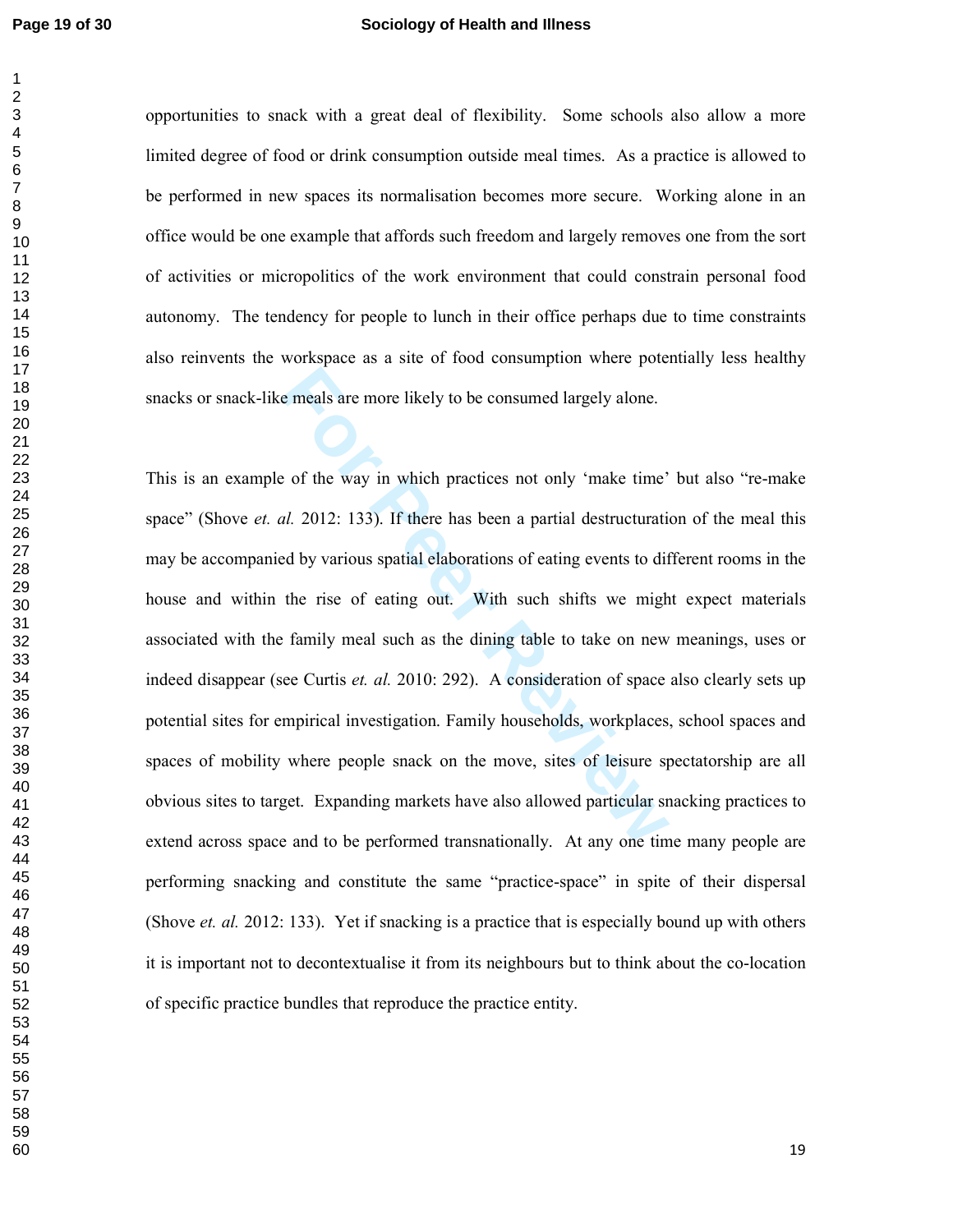Inovating within and between practices (Shove *et. al.* 20<br>
ew meanings and material forms and for learning<br>
and networks may act to block new practices by stayir<br>
bing and devaluing or blocking new niche innovations<br>
port Considering space can serve to refine the ontological focus of practice theory. Although it may be implicit (because practices are self-evidently social) it is arguably more accurate to posit the social as constituted by practices *and* relations. It is people and their spatial networks that perform practices and bring together or prevent the important links forming between different elements of a practice. This is not meant as a humanist reassertion but as recognition of everyday human doings (relationally with the nonhuman) enmeshed in the reproduction of practices. Communities of practice are thus important for both verifying performance and innovating within and between practices (Shove *et. al.* 2012: 66/7 & p.160), for exposure to new meanings and material forms and for learning new competences. Conversely, people and networks may act to block new practices by staying loyally with preexisting ways of doing and devaluing or blocking new niche innovations. Making relations explicit is also important for holding onto understandings of how power operates socially through the performance of practice and the deepening of practice entities in the context of sophisticated practice complexes.

It is possible to illustrate the interplay of relations and practice by returning to snacking and focussing upon one site, the family home. Unlike other eating practices most people practice snacking. It has successfully become a normal everyday eating event. The practice diversifies in terms of frequency, generation, timing, duration, location and material content. Snacking may also vary over the life course and in relation to disposition. Although 'family' households clearly reflect much diversity, research on families and food can be instructive for exploring further the interplay of familial relations and the practice of snacking.

Eating practices change as familial arrangements do (Jackson 2009: 3) such as a rise in single person households or in dual earner families (Brannen *et. al.* 2013). The dynamism in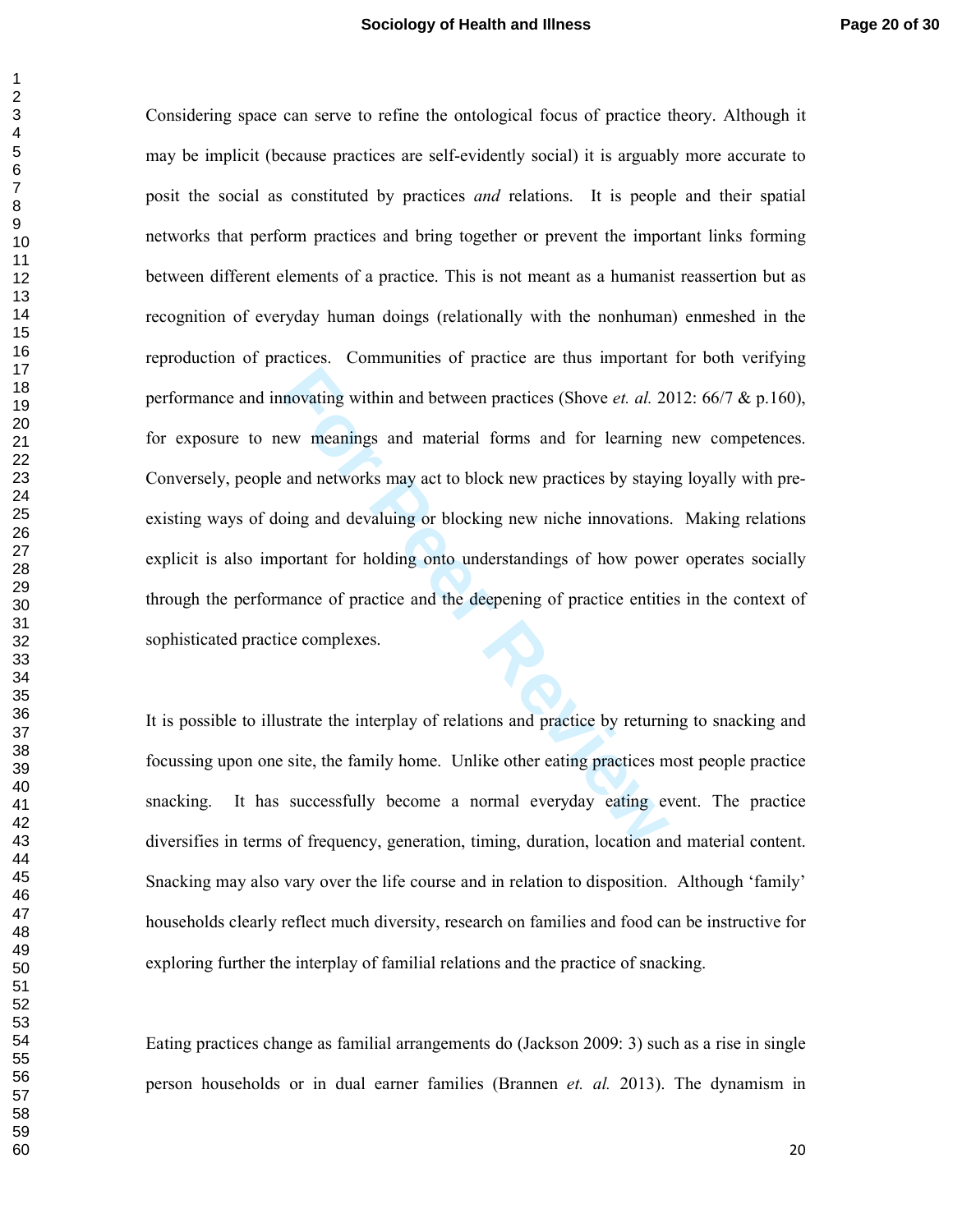#### **Page 21 of 30 Sociology of Health and Illness**

familial arrangements is in turn bound up in changing patterns of employment and in shifts in gendered social expectations and meanings in family and work life. A focus on children's eating practices illustrates how food is intimately part of the micropolitics of control within and between familial relations. This focus is important because it is often children's as opposed to an adult's or parent's snacking that is subject to moralisation. Researching children's eating practices can relate in turn to understanding further particular forms of 'doing family' (Morgan 2011: 5) and parenting modes (O'Connell and Brannen 2013), the threat that children's snacking might pose to the family meal, and to a particular ideology of 'family' as revolving around formality, hierarchy and traditional food (Curtis *et. al.* 2010).

<sup>2</sup>'s snacking might pose to the family meal, and to a pang around formality, hierarchy and traditional food (Cur<br>has long been seen by social scientists as an impor<br>anslated into the terms of practice theory we can be<sub>i</sub><br> The family home has long been seen by social scientists as an important site for social reproduction but translated into the terms of practice theory we can begin to specify how elements of a practice may circulate. If eating practices are part of doing family more specifically they can also be seen as part of the performances of childhood, parenthood and grandparenthood and they figure strongly in these negotiated everyday relationships. Relations are important for the circulation of dispositions, the reproduction of practice and its elements. Parents normalise the regular food materialities and meanings that a child first encounters and directly or not teach a child various food competences such as nutritional knowledge and by displaying their own eating performances (Marshall *et. al.* 2007: 168). These may be most conflicted in differences between children and grandparents reflecting generationally embedded moral assumptions about certain foods or eating events. Food performances may be especially salient in families co-produced by migration as elements also bundle with the performance of ethnicity and nationhood and are shaped by meaningful memories. Relations are inevitably about affiliation and power and so eating practices are also demonstrative of care and affection (Punch *et. al.* 2010: 227) and figure in conflict and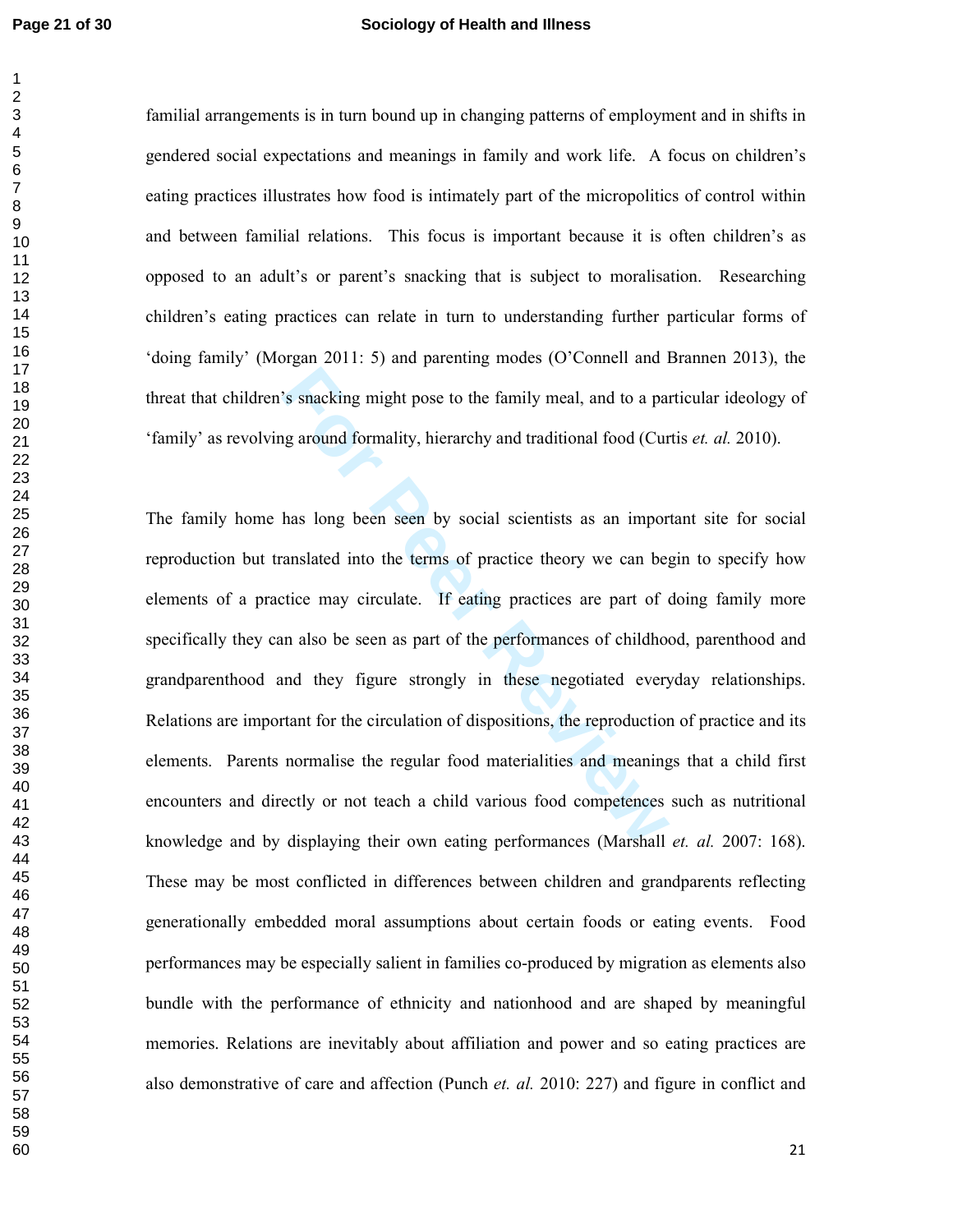control between parents and children (O'Connell and Brannen 2013). Snacking may be closely controlled by parents and may vary by their investment in meanings of healthy food. Children may snack at those times such as after school when they may be indulged or less likely to be observed or supervised.

well as explicating examples of snacking bundling, pe<br>(Marshall *et. al.* 2007: 171-2). As we might expectorality research that focuses on time, food and family<br>ocial organisation of eating events. In their study of m<br>s Br Research that focuses on the perspectives of children has uncovered their role in shaping family eating practices and made clear their agency in securing snacks through request or even subterfuge as well as explicating examples of snacking bundling, perhaps most notably with TV viewing (Marshall *et. al.* 2007: 171-2). As we might expect from the earlier discussion on temporality research that focuses on time, food and family life is revealing for understanding the social organisation of eating events. In their study of meal times in British dual earner families Brannen *et. al.* revealed the complexity around attempts to perform a synchronous 'family meal'. They exposed important issues such as work time schedules, children's participation in extra-curricular activities, the ages of children and the coordination of differing family food preferences in making the family meal during the working week difficult to achieve consistently (2013: 429). What exact implication a lack of meal coordination may have on the nature of snacking events is a question for further research. This study demonstrates what Valentine has discussed as the connection between the home and other spaces (1999: 514) whereby domestic (food) practices may be the result of elements that have 'travelled' from elsewhere (such as new foodstuffs or meanings or techniques) and are shaped by the often rather fixed temporal sequences of the workplace or of leisure commitments.

This section briefly summarised various ways in which an analysis of one site, in this case the family household, can yield a closer understanding of the interplay of practices and relations,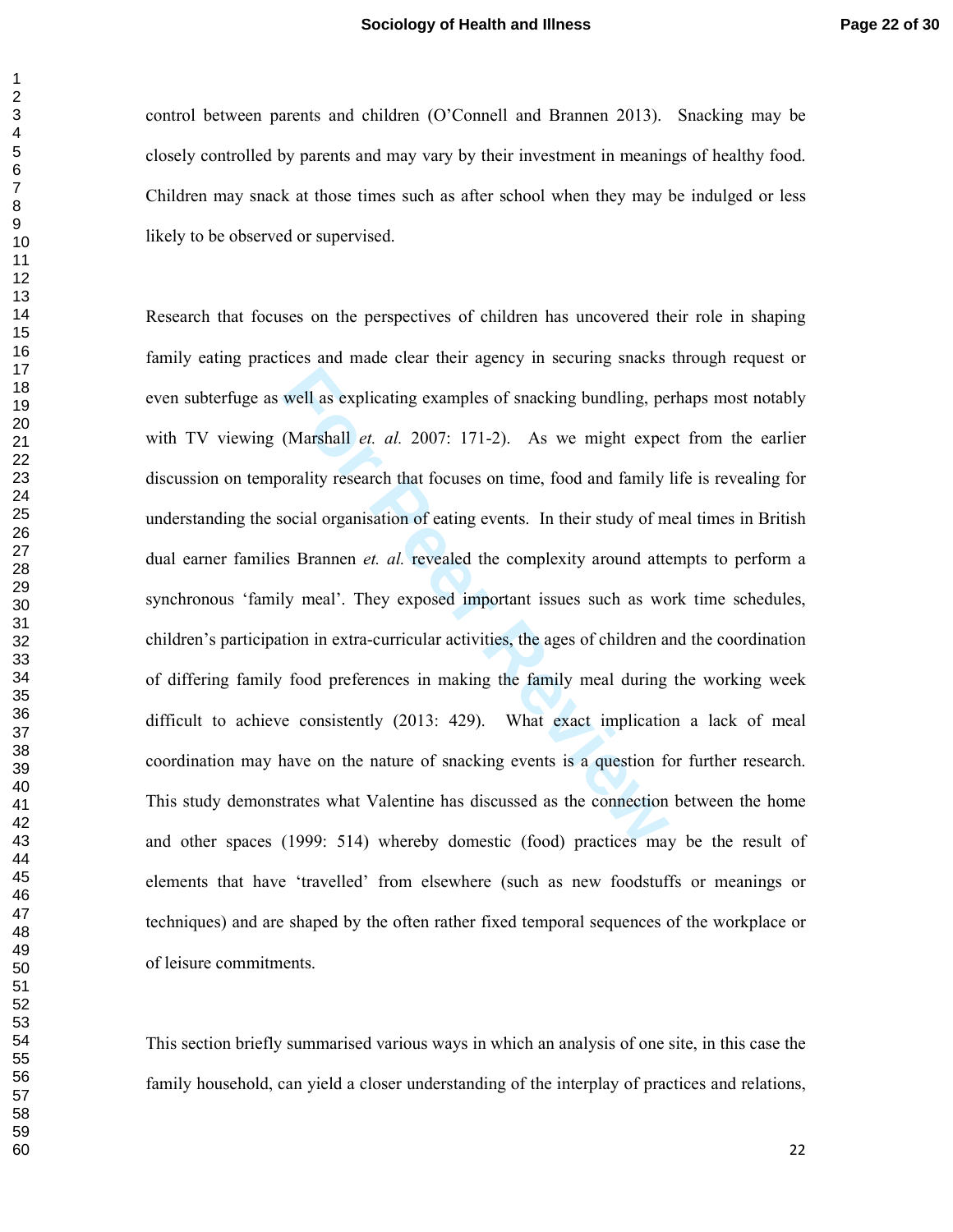$\mathbf{1}$  $\overline{2}$ 

#### **Page 23 of 30 Sociology of Health and Illness**

whilst at the same time recognising that no one site is bounded off from the broader dynamics of social practice. Alongside the historical approaches outlined earlier and the proposed analysis of the snacking industry this sort of social science research represents a third direction of inquiry informed by a practice theory approach. It underlines the need for in situ empirical social research to better comprehend the nuances of eating practices within and between social relations.

#### **Conclusion**

**For All Action** a provide theory approach might have to offer, this<br>
in which the framing affords a new conceptualisation<br>
cking emerges not out of unruly behaviour but through<br>
pe of eating event that has emerged in the In considering what a practice theory approach might have to offer, this article has outlined the various ways in which the framing affords a new conceptualisation of snacking. The performance of snacking emerges not out of unruly behaviour but through the recruitment of practitioners to a type of eating event that has emerged in the social, temporal, economic and cultural organisation of everyday life.

Viewing snacking in terms of the three elements of practice – materialities, meanings and competences – it is possible to grasp the dynamism of the practice and to begin to consider how these elements have come to cohere in everyday recognisable 'normal' performances. This framing also partly addresses the definitional complexities that many have commented upon in the snacking literature. If a snack is partly a practice in temporal and material competition with the meal we can see its role in the proto destructuration of the meal as lunch and breakfast begin to take on snack-like material form and meaning. This element of categorical ambiguity seems to add methodological credibility to approaching everyday eating as a series of eating events or at minimum refraining from imposing categories upon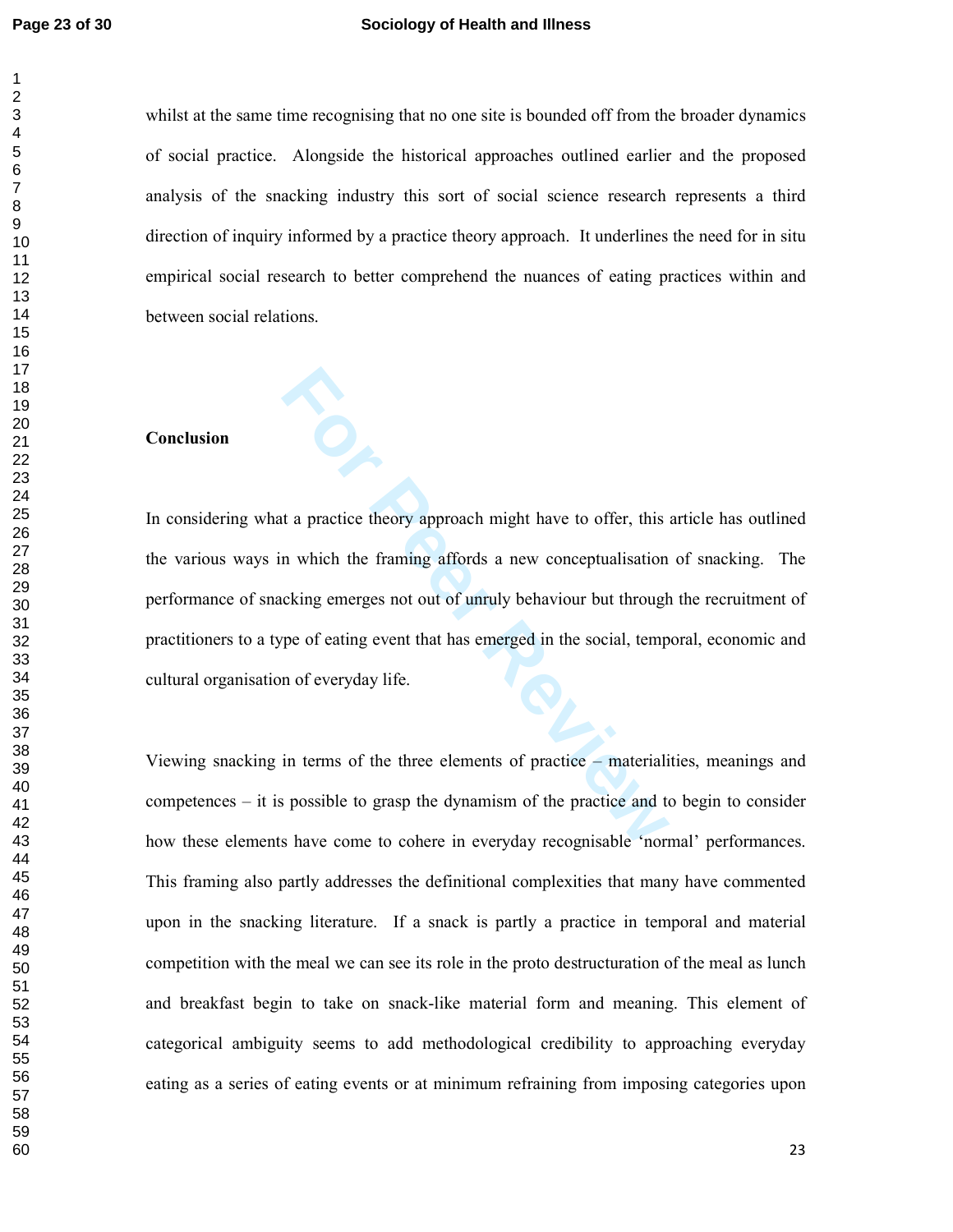the practices of the researched. To do so would be to risk missing out on innovative performances even though there remain normative temporalities and materialities to many of our everyday eating practices.

**Formular Exercise Syncially important areas for research.** Work around tenake clear that eating practices cannot be reduced to vut are embedded within relatively stable practice ration of habits and routines as stable ref The practice approach also underlines the importance of historical research in order to learn more about how a practice entity emerges and several research avenues informed by the approach were suggested. Corporate practices for both framing and embedding snacking were suggested as especially important areas for research. Work around temporality and habit was presented to make clear that eating practices cannot be reduced to wholly autonomous rational choices but are embedded within relatively stable practice interdependencies. Southerton's elaboration of habits and routines as stable reflections of practices informed by dispositions, procedures and sequences afforded further conceptual gains in understanding the reproduction of snacking performances. With the intention of suggesting further empirical directions the importance of the interplay between relations and practices was explored through the example of the familial household.

Whilst practice theory is keen to stress how *practices* constitute the social they do so recursively with and through relations. Bringing together recent practice theory with the sociology of the family is a worthy intellectual development given that the latter has over the past twenty years conceptualised families as practices and dynamic performances (e.g. Morgan 1996, Curtis *et. al.* 2009: 94/5). It is within such highly porous social sites that locate the doing of work, education and family, and within the material practices of food manufacturers and retailers that we can begin to better understand the practice of snacking, its reproduction and, if appropriate, points of intervention.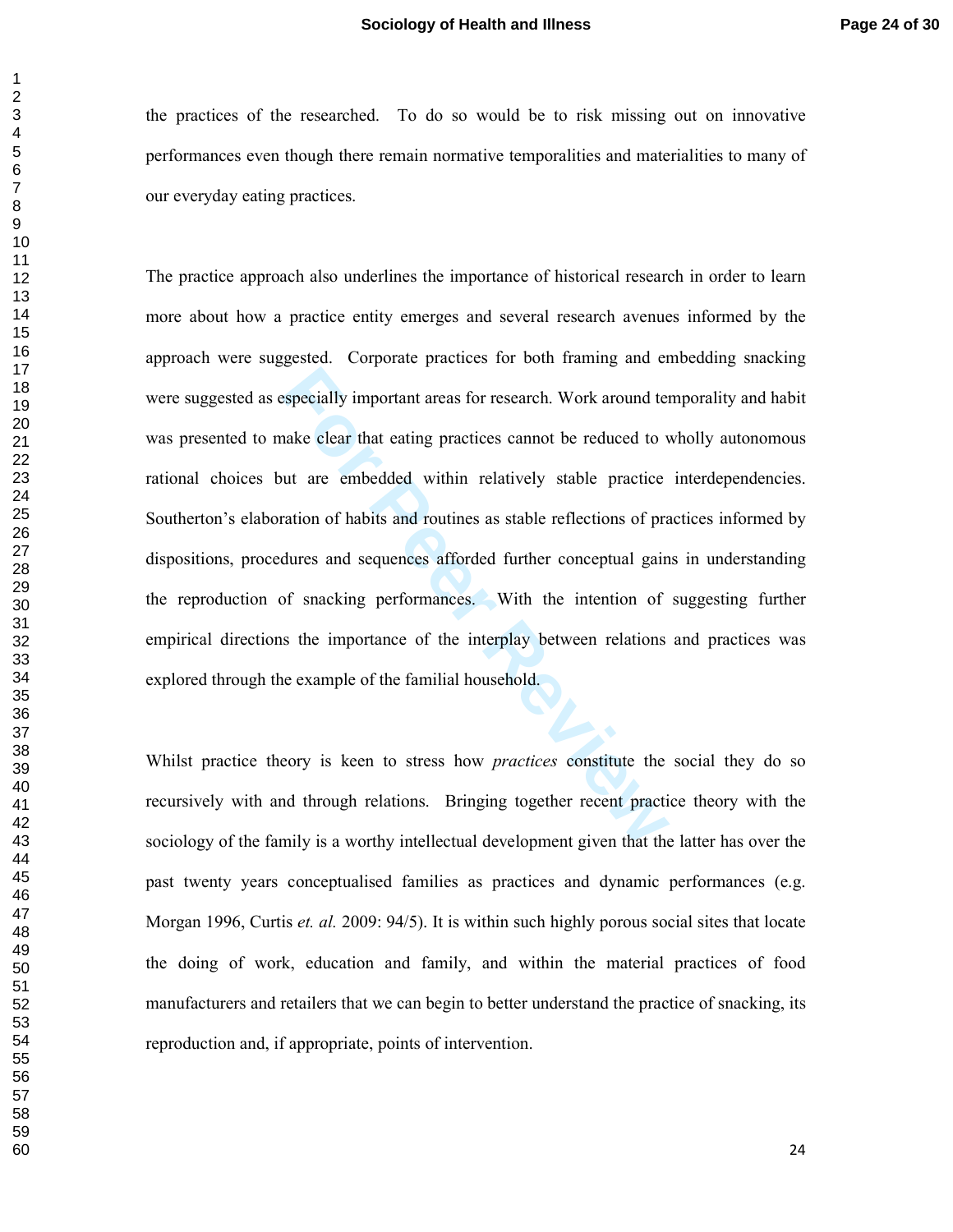#### **Notes**

<sup>1</sup> This is the strapline of the UK DEMAND centre which investigates practices relevant to energy consumption, see http://www.demand.ac.uk/

<sup>2</sup> Although there do exist industry associated organisations such as the Snack Food Association (http://sfa.org/) and the European Snacks Association (http://www.esa.org.uk).

For Peer Reviews/article-2224189/Healthy-breakfast-bars-You-eat-Hobno<br>
Are spacks-low-fat-yogurt.html#ixzz32LeiN7fW<br>
For Peer Reviews PressReleases/ItemID/1868/View/Detail<br>
For Peer Reviews PressReleases/ItemID/1868/View/D <sup>3</sup> "Healthy' breakfast bars? You might as well eat a Hobnob! Research reveals shocking levels of fat and sugar in 'on-the-go' snacks and low-fat yogurt', Daily Mail, 27 October 2012 http://www.dailymail.co.uk/news/article-2224189/Healthy-breakfast-bars-You-eat-Hobnob-Research-reveals shocking-levels-fat-sugar-snacks-low-fat-yogurt.html#ixzz32LeiN7fW

See http://www.snaxpo.com/

<sup>5</sup> See http://www.iriworldwide.com/NewsEvents/PressReleases/ItemID/1868/View/Details.aspx

## **References**

Abbots, E. and Lavis, A. (eds.) (2013) *Why We Eat How We Eat – Contemporary Encounters between Foods and Bodies* Farnham: Ashgate.

Abbott, E. (2010) *Sugar: A bittersweet history*. London: Bloomsbury Publishing.

Blue, S., Shove, E, Carmona, C. and Kelly, MP. (2014) Theories of Practice and Public Health: understanding (un)healthy practices, *Critical Public Health*, published online 12 Nov 2014.

Brannen, J., O'Connell, R. and Mooney, A. (2013) Families, meals and synchronicity: eating together in British dual earner families, *Community, Work and Family*, 16, 4, 417-434.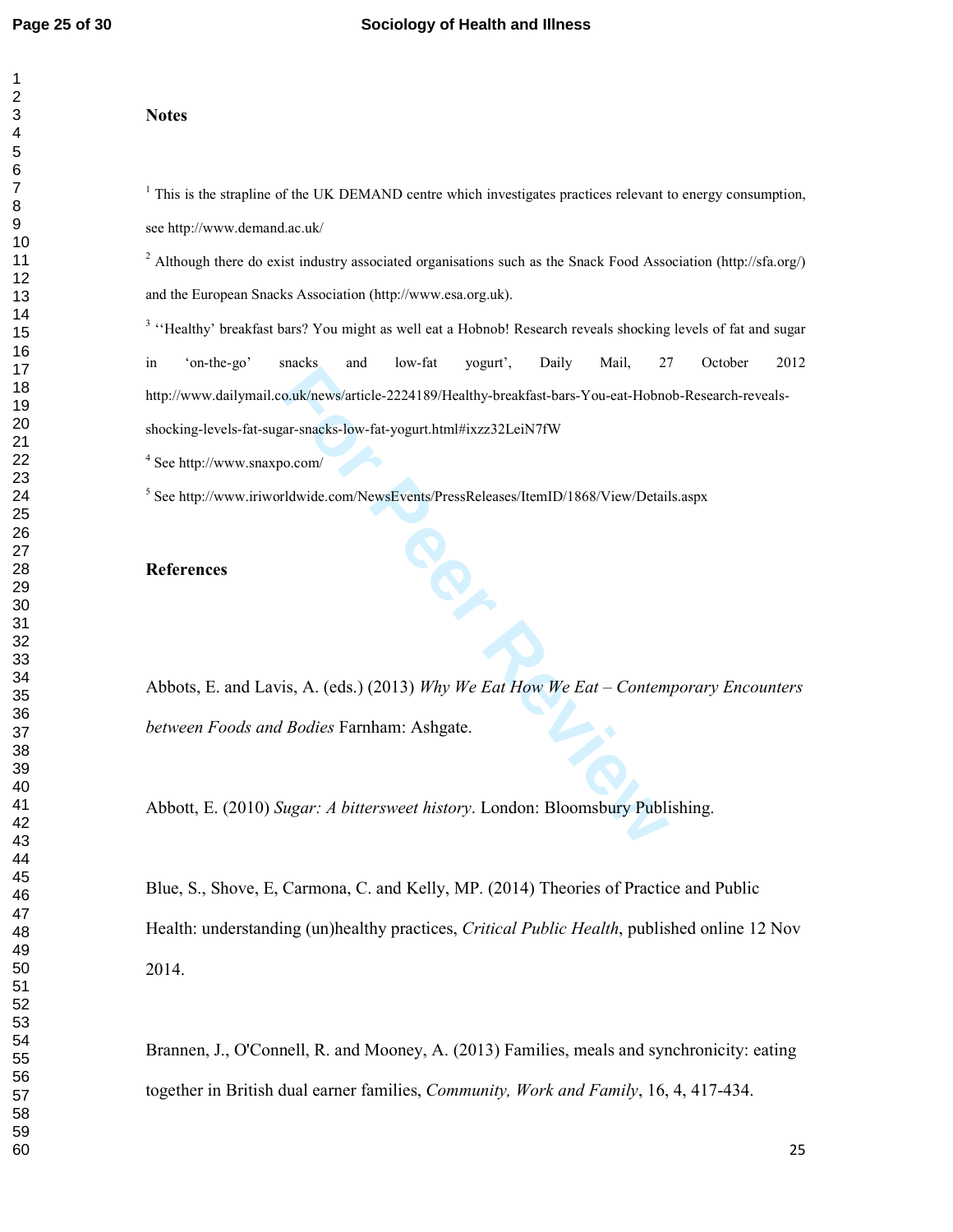Chamontin, A., Pretzer, G. and Booth, D. (2003) Ambiguity of 'snack' in British usage, *Appetite*, 41, 1, 21-29.

Curtis, P., James, A. and Ellis, K. (2010) Children's snacking, children's food: food moralities and family life, *Children's Geographies*, 8, 3, 291-302.

ilich, KL. and Potvin, L. (2009) Food and Eating as Social<br>g patterns as social phenomena and implications for pu<br>and Illness, 31, 2, 215-228.<br>and Conner, M (1997) Eating Sweet Snacks: Gender D<br>viour, *Appetite*, 28, 1, 19 Delormier, T., Frohlich, KL. and Potvin, L. (2009) Food and Eating as Social Practice – understanding eating patterns as social phenomena and implications for public health, *Sociology of Health and Illness*, 31, 2, 215-228.

Grogan, S, Bell, R. and Conner, M (1997) Eating Sweet Snacks: Gender Differences in Attitudes and Behaviour, *Appetite*, 28, 1, 19-31.

Guthman, J. and DuPuis, M. (2006) Embodying neoliberalism: economy, culture, and the politics of fat, *Environment and planning D*, 24, 3, 427-448.

Jackson, P. (ed) (2009) *Changing Families, Changing Food* . Basingstoke: Palgrave Macmillan.

James, A., Kjørholt, A-T. and Tingstad, V. (eds) (2009) *Children, Food and Identity in Everyday Life*. Basingstoke: Palgrave Macmillan.

Kurlansky, M. (2003) *Salt: A World History*. London: Vintage.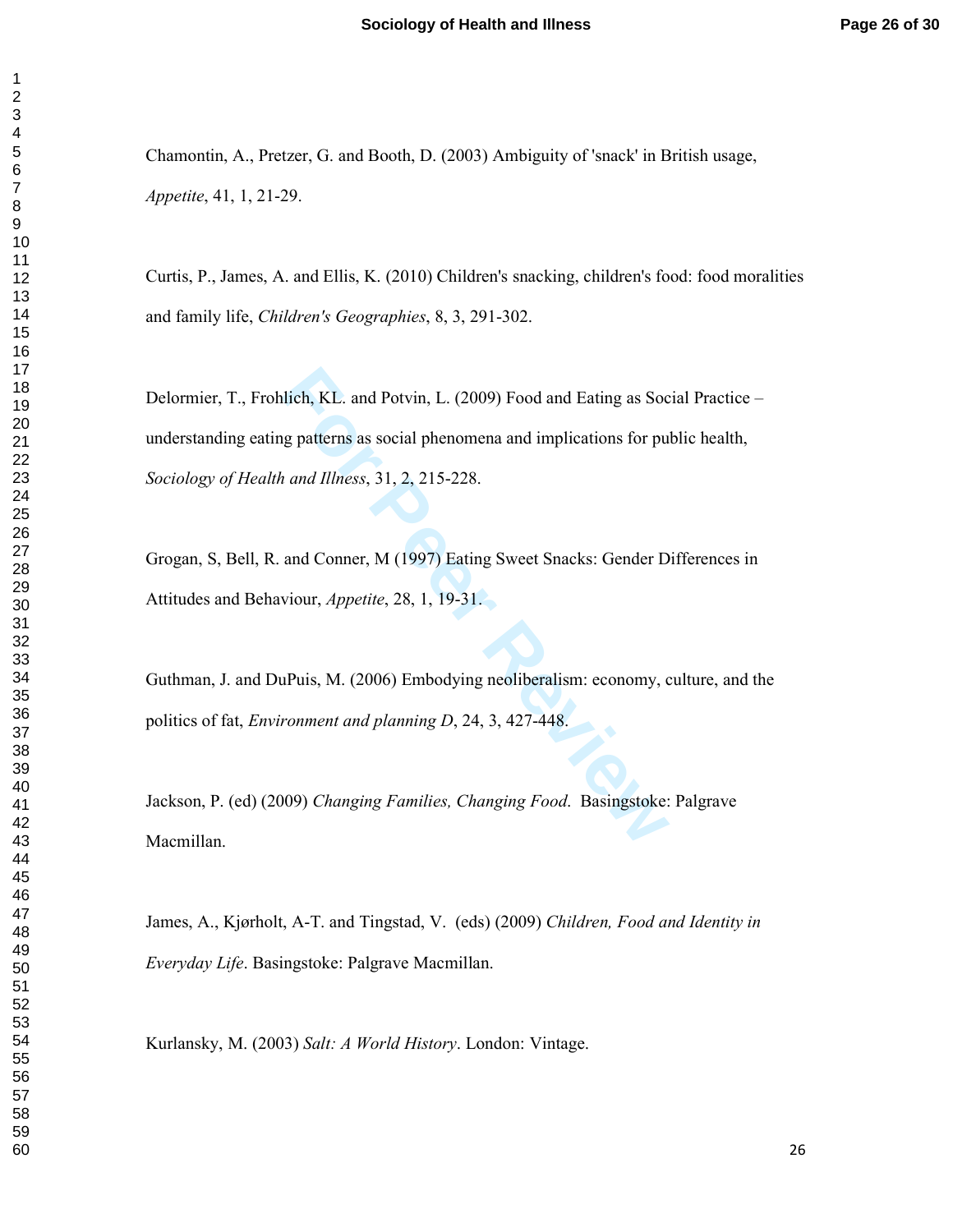$\mathbf{1}$  $\overline{2}$ 

Lang, T. (2009) Reshaping the Food System for Ecological Public Health, *Journal of Hunger and Environmental Nutrition*, 4, 3-4, 315-335.

Macdiarmid, J., Loe, J., Craig, LCA. and Masson, LF. *et al.* (2009) Meal and snacking patterns of school-aged children in Scotland, *European Journal of Clinical Nutrition*, 63, 11, 1297-1304.

Marshall, D., O'Donohoe, S. and Kline, S. (2007) Families, food, and pester power: beyond the blame game?, *Journal of Consumer Behaviour*, 6, 4, 164-181.

mohoe, S. and Kline, S. (2007) Families, food, and peste<br> *Fournal of Consumer Behaviour*, 6, 4, 164-181.<br> **For Consumer Behaviour, 6, 4, 164-181.**<br> **For Peer Review, The Journal Scheme Scheme Scheme Scheme Scheme Scheme S** McCrory, MA. and Campbell, WW. (2011) Effects of eating frequency, snacking, and breakfast skipping on energy regulation: symposium overview, *The Journal of Nutrition*, 141, 1, 144-147.

Mestdag, I. (2005) Disappearance of the traditional meal: temporal, social and spatial destructuration, *Appetite*, 45, 1, 62-74.

Mintz, S. (1986) *Sweetness and Power: the place of sugar in modern history*. New York: Penguin.

Morgan, D. (2011) *Rethinking Family Practices*. Basingstoke: Palgrave Macmillan.

O'Connell, R. and Brannen, J. (2014) Children's food, power and control: Negotiations in families with younger children in England, *Childhood*, 21, 1, 87-102.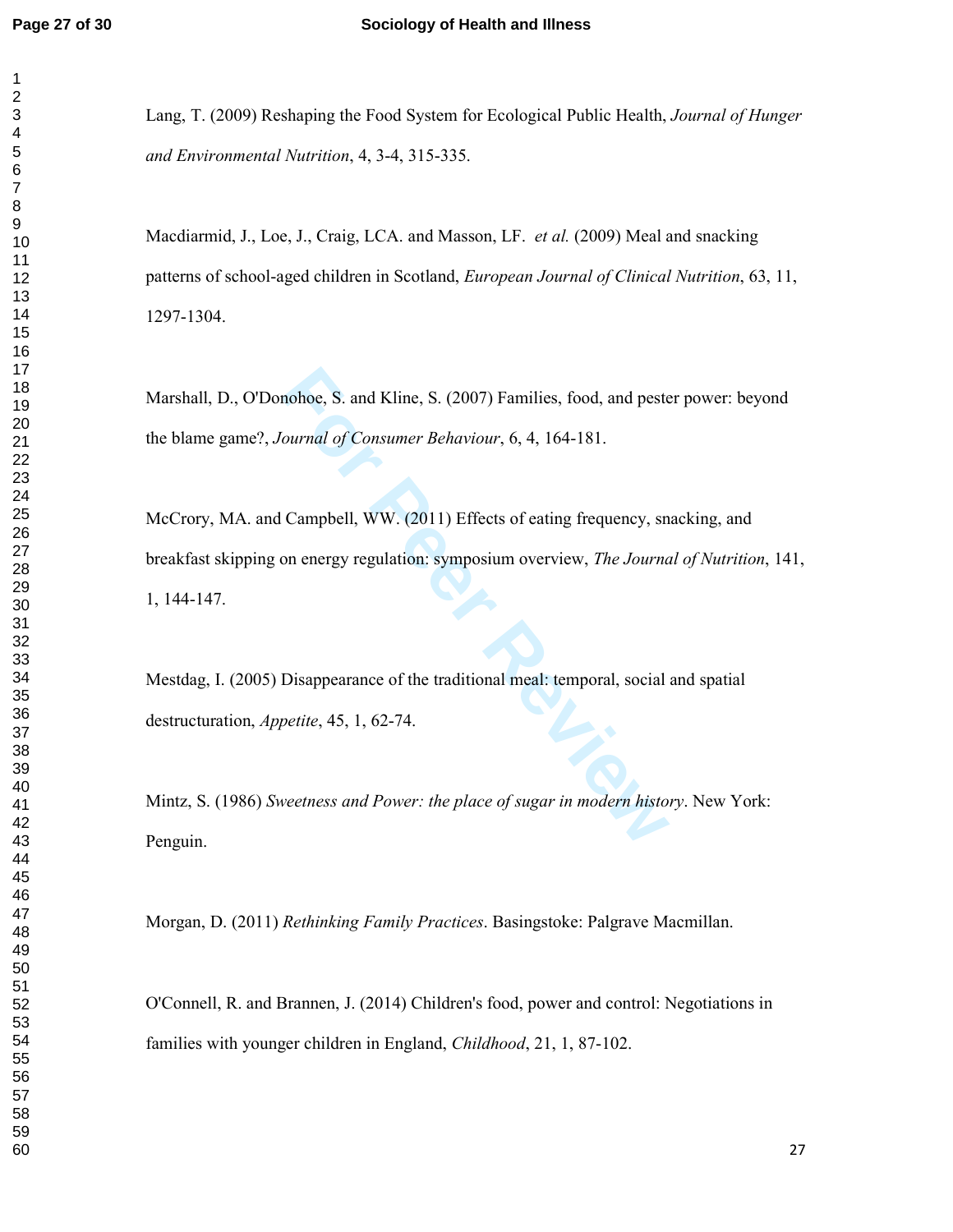Pickering, A. (2000) Practice and Posthumanism: social theory and a history of agency. In Schatzki, T, Knorr Cetina, K. & von Savigny, E. (eds) *The Practice Turn in Contemporary Theory*. London: Routledge.

Probyn, E. (2000) *Carnal Appetites: FoodSexIdentities*. London: Routledge.

Punch, S., McIntosh, I. and Emond, R. (2010) Children's food practices in families and institutions, *Children's Geographies*, 8, 3, 227-232.

Reckwitz, A. (2002) Toward a theory of social practices, *European Journal of Social Theory*, 5, 2, 243-263.

Røpke, I. (2009) Theories of practice - New inspiration for ecological economic studies on consumption, *Ecological Economics*, 68, 10, 2490-2497.

En's Geographies, 8, 3, 227-232.<br>
For Peer Review of Social practices, *European Journa*<br>
For Peeries of practice - New inspiration for ecological econ<br> *For Peer Review* inspiration for ecological econ<br> *For Peer Reviewal* Savige, G., MacFarlane, A., Ball, K. and Worsley, A. *et al.* (2007) Snacking behaviours of adolescents and their association with skipping meals, *International Journal of Behavioral Nutrition and Physical Activity*, 4, 36.

Sayer, A. (2013) Power, Sustainability and well being: an outsider's view. In Shove, E. and Spurling, N. (eds) *Sustainable Practices: Social Theory and Climate Change*. London: Routledge.

Schatzki, T. (1996) *Social Practices: A Wittgensteinian Approach to Human Activity and the Social*. Cambridge: Cambridge University Press

 $\mathbf{1}$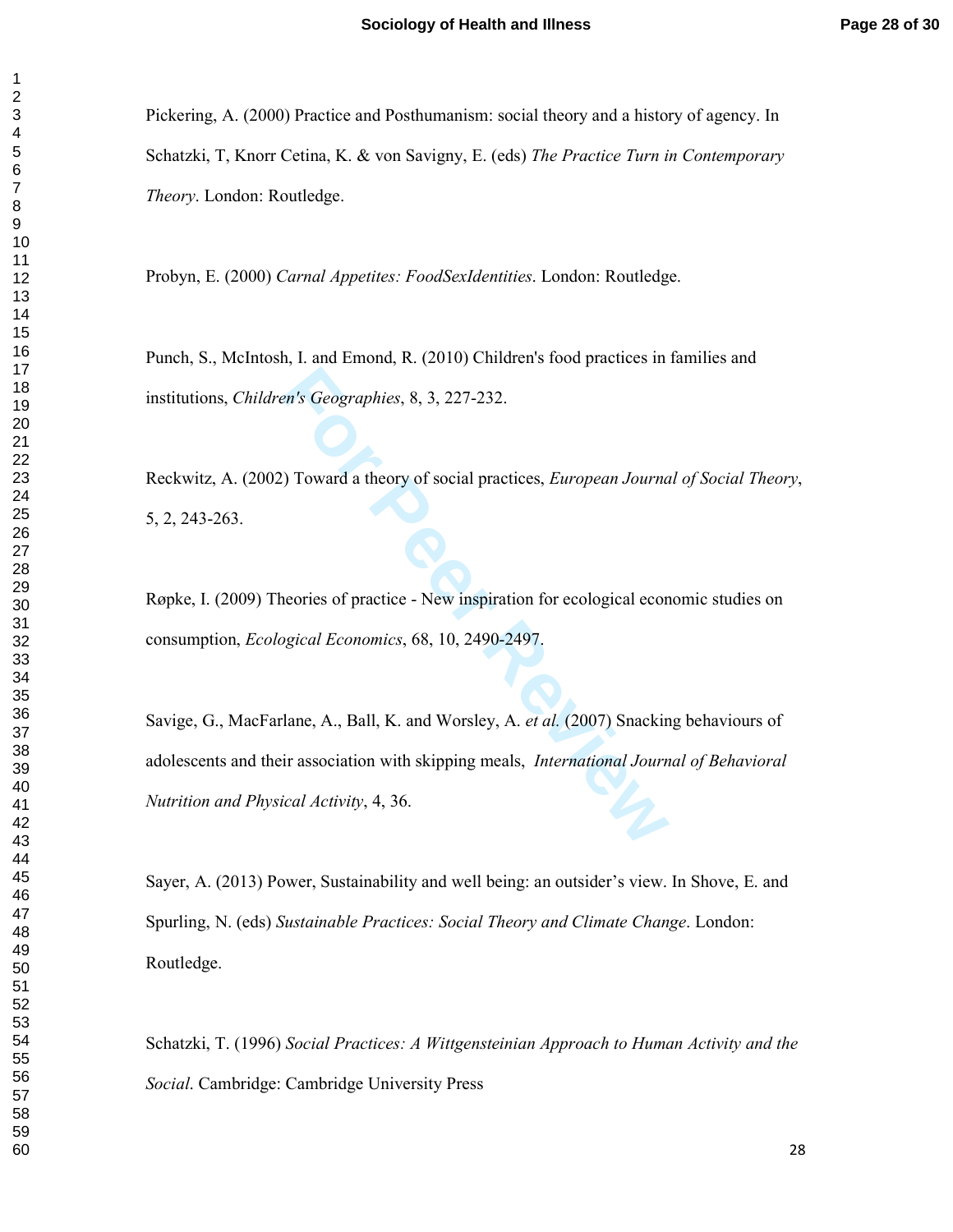Southerton, D. (2006) Analysing the temporal organization of daily life: Social constraints, practices and their allocation, *Sociology*, 40, 3, 435-454.

Southerton, D. (2013) Habits, routines and temporalities of consumption: From individual behaviours to the reproduction of everyday practices, *Time and Society*, 22, 3, 335-355.

Valentine, G. (1999) Eating in: home, consumption and identity, *The Sociological Review*, 47, 3, 491-524.

Verplanken, B. (2010) Beyond frequency: Habit as mental construct, *British Journal of Social Psychology*, 45, 3, 639-656.

For Peting in: home, consumption and identity, *The Socion*<br>
10) Beyond frequency: Habit as mental construct, *Britis*<br>
45, 3, 639-656.<br>
12) What sort of a practice is eating?. In Shove, E. and Spur<br>
12) Figures: Social Th Warde, A. (2013) What sort of a practice is eating?. In Shove, E. and Spurling, N. (eds) *Sustainable Practices: Social Theory and Climate Change*. London: Routledge.

Warde, A. and Yates, L. (2014) Understanding Eating Events: Snacks and the British Meal Pattern, forthcoming in *Appetite* 

Weijzen, PLG., de Graaf, C. and Dijksterhuis, GB. (2009) Predictors of the consistency between healthy snack choice intentions and actual behaviour, *Food Quality and Preference*, 20, 2, 110-119.